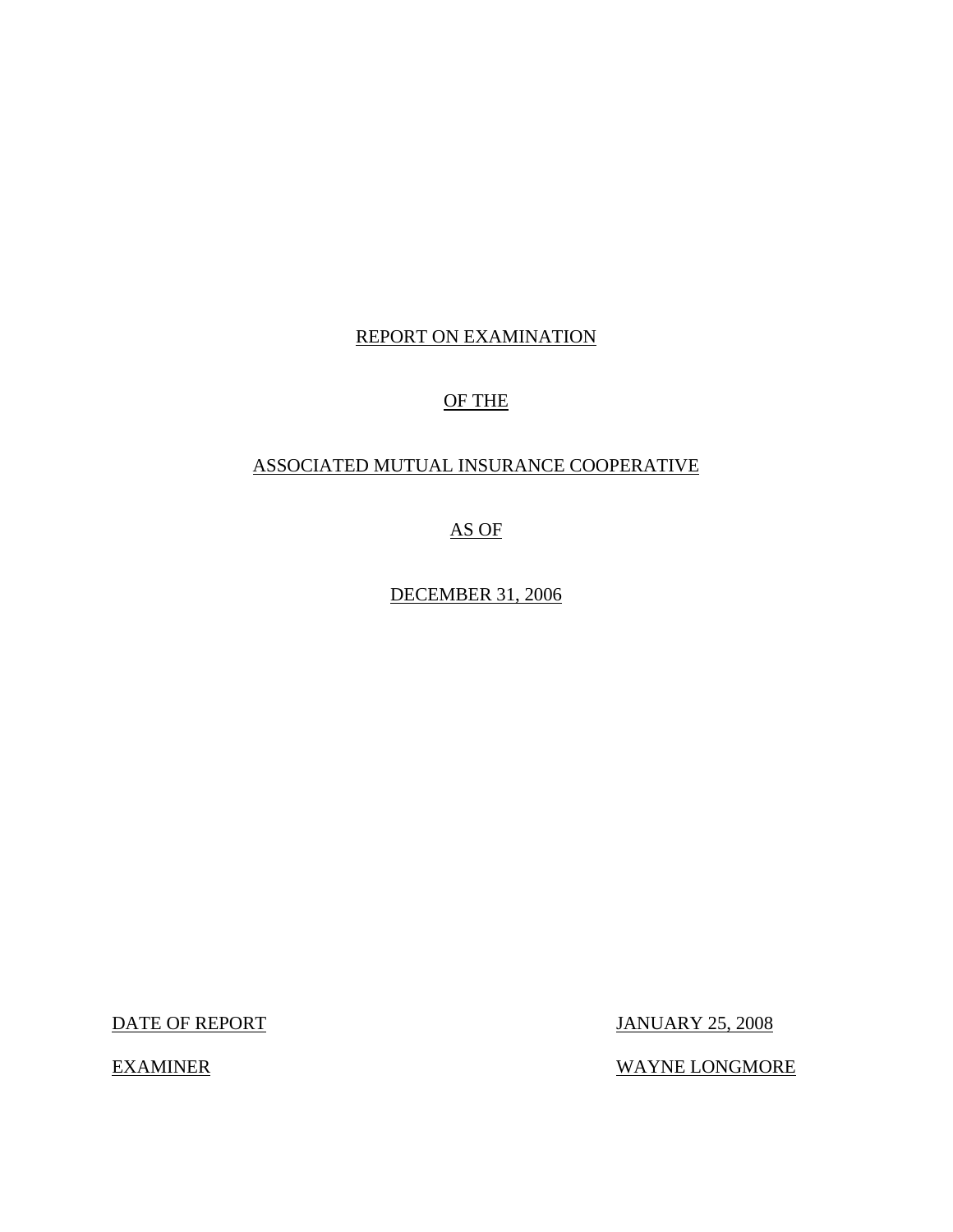# TABLE OF CONTENTS

## ITEM NO. PAGE NO.

| 1. | Scope of Examination                                                                                                                                             | 2                              |
|----|------------------------------------------------------------------------------------------------------------------------------------------------------------------|--------------------------------|
| 2. | <b>Description of Company</b>                                                                                                                                    | 3                              |
|    | A. Management<br>B. Territory and plan of operation<br>C. Reinsurance<br>D. Holding company system<br>E. Significant operating ratios<br>F. Accounts and records | 3<br>5<br>6<br>8<br>$8\,$<br>8 |
| 3. | <b>Financial Statements</b>                                                                                                                                      | 11                             |
|    | A. Balance sheet<br>B. Underwriting and investment exhibit                                                                                                       | 11<br>13                       |
| 4. | Losses and loss adjustment expenses                                                                                                                              | 14                             |
| 5. | Market conduct activities                                                                                                                                        | 14                             |
| 6. | Compliance with prior report on examination                                                                                                                      | 16                             |
| 7. | Summary of comments and recommendations                                                                                                                          | 20                             |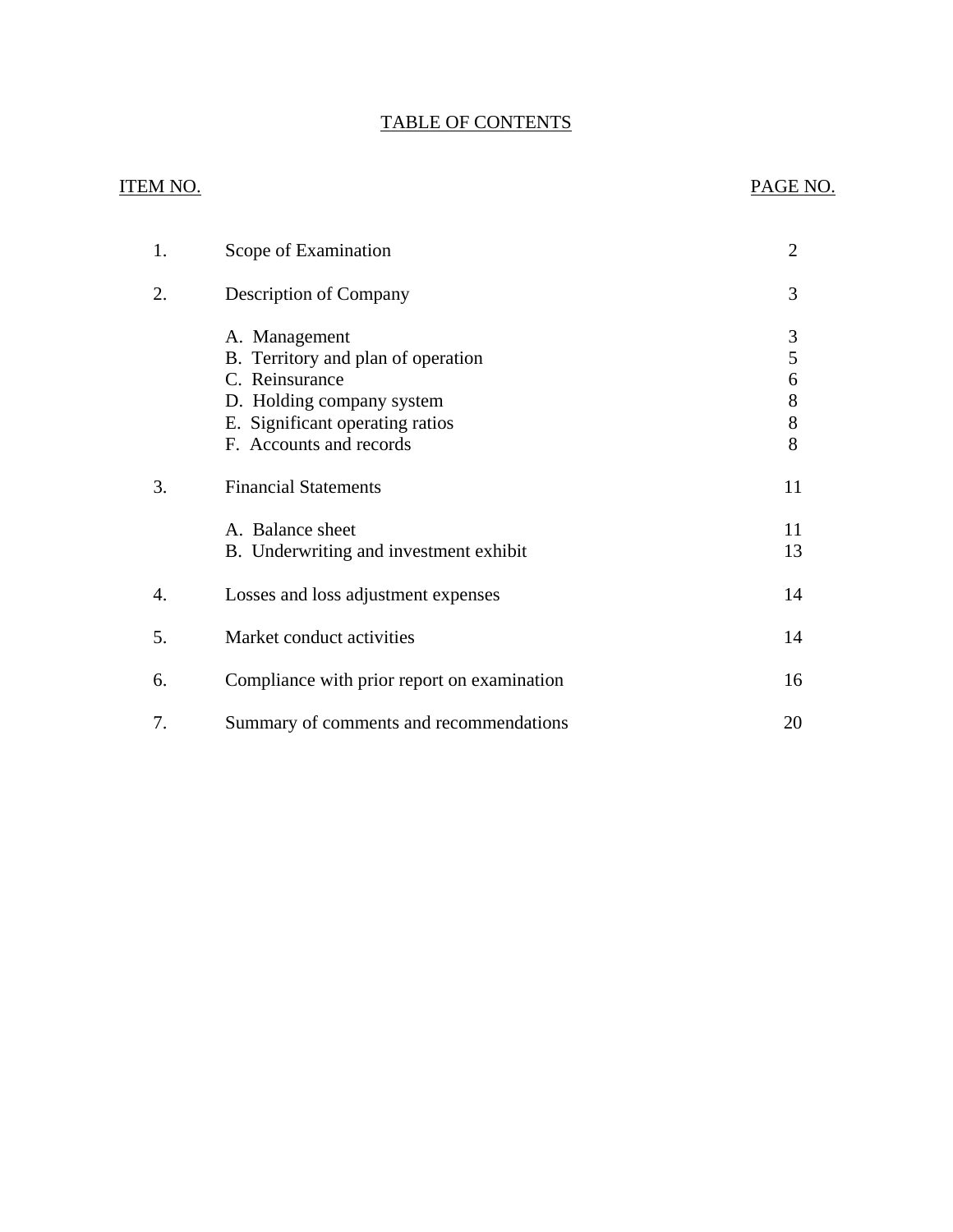

STATE OF NEW YORK INSURANCE DEPARTMENT ONE COMMERCE PLAZA ALBANY, NEW YORK 12257

January 25, 2008

Honorable Eric R. Dinallo Superintendent of Insurance Albany, New York 12257

Sir:

Pursuant to the requirements of the New York Insurance Law, and in compliance with the instructions contained in Appointment Number 22679 dated September 13, 2007 attached hereto, I have made an examination into the condition and affairs of the Associated Mutual Insurance Cooperative as of December 31, 2006, and submit the following report thereon.

The examination was conducted at the Company's home office located at 39 Broadway, Woodridge, New York 12789.

Wherever the designations "the Company" or "AMIC" appear herein without qualification, they should be understood to indicate the Associated Mutual Insurance Cooperative.

Wherever the term "Department" appears herein without qualification, it should be understood to mean the New York Insurance Department.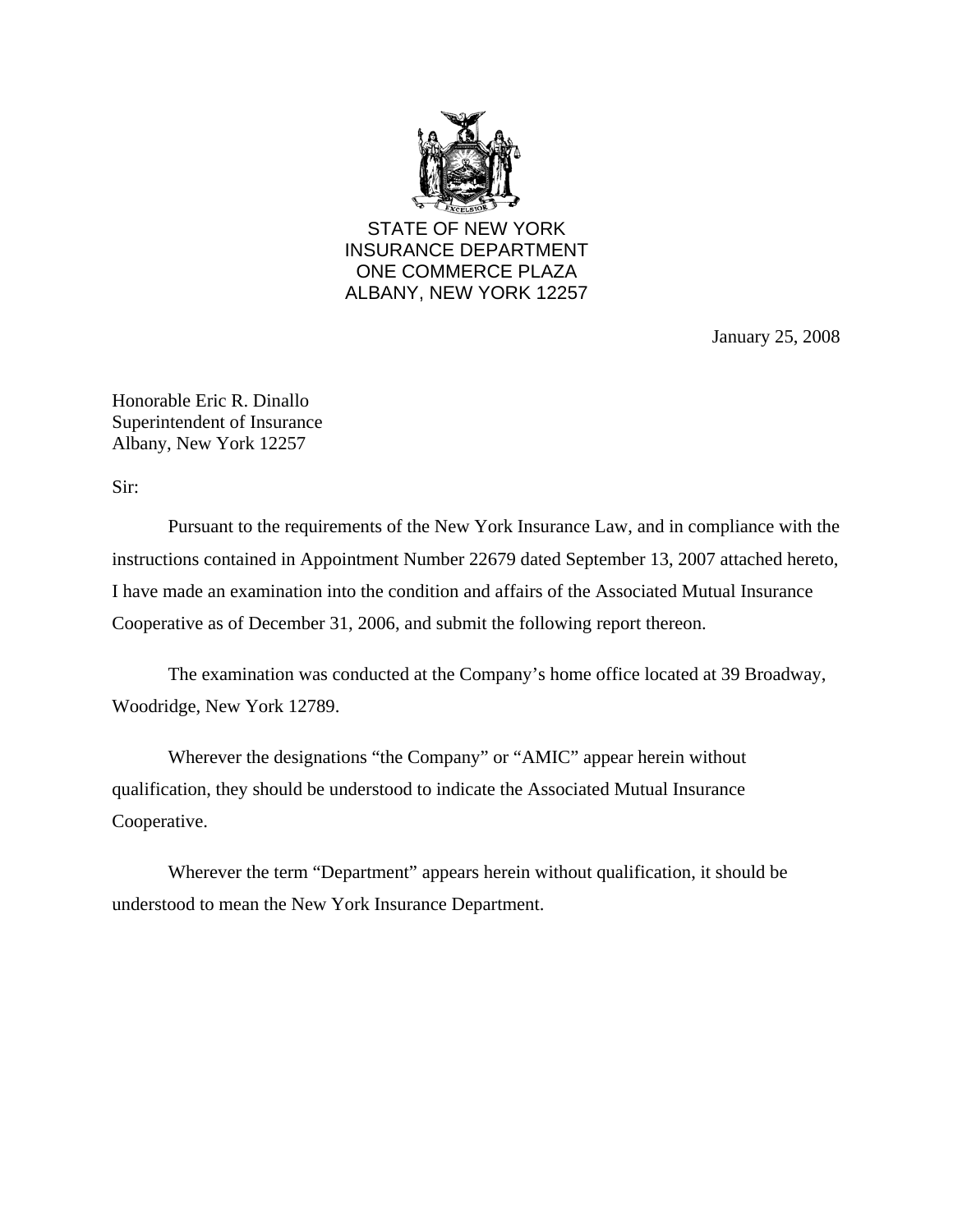### 1. SCOPE OF EXAMINATION

<span id="page-3-0"></span>The previous examination was conducted as of December 31, 2001. This examination covered the five-year period from January 1, 2002 through December 31, 2006. Transactions occurring subsequent to this period were reviewed where deemed appropriate by the examiner.

The examination comprised a verification of assets and liabilities as of December 31, 2006. The examination included a review of income, disbursements and company records deemed necessary to accomplish such analysis or verification and utilized, to the extent considered appropriate, work performed by the Company's independent certified public accountants ("CPA"). A review or audit was also made of the following items as called for in the Examiners Handbook of the National Association of Insurance Commissioners ("NAIC"):

> History of Company Management and control Corporate records Fidelity bond and other insurance Territory and plan of operation Growth of Company Loss experience Reinsurance Accounts and records Financial statements Market conduct activities

A review was also made to ascertain what action was taken by the Company with regard to comments and recommendations contained in the prior report on examination.

This report on examination is confined to financial statements and comments on those matters, which involve departures from laws, regulations or rules, or which are deemed to require explanation or description.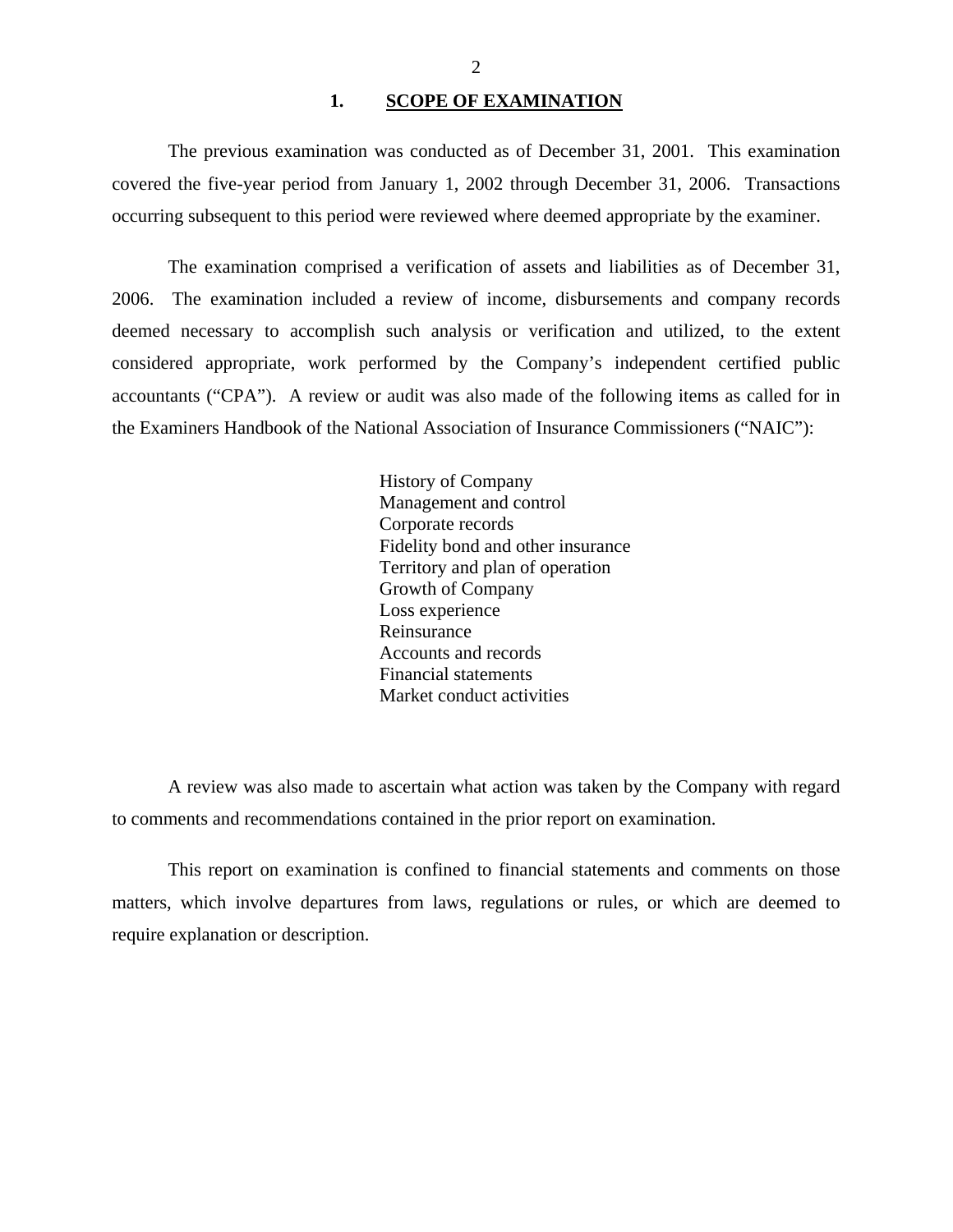### **2. DESCRIPTION OF COMPANY**

<span id="page-4-0"></span>The Associated Mutual Insurance Company of Woodridge, New York was the surviving company of five closely related cooperatives. These Companies were under the same management and were simultaneously consolidated and converted into a mutual fire insurance company on January 1, 1971 upon meeting the requirements of Sections 6629 and 7306 of the New York Insurance Law. The first of the five cooperatives, known collectively as the Associated Cooperative Fire Insurance Companies of Sullivan and Adjoining Counties, began operations in 1913. The other co-operatives were organized later to enlarge their capacity to meet the growing requirements of their members.

On January 1, 1997, upon meeting the requirements of Section 7306-a of the New York Insurance Law, the Company simultaneously reconverted into an assessment cooperative corporation and then into an advance premium cooperative property/casualty insurance corporation. Also, on January 1, 1997, the name of the corporation was changed to the Associated Mutual Insurance Cooperative, with a new license issued to do property/casualty insurance business within the state of New York.

### A. Management

Pursuant to the Company's charter and by-laws, management of the Company is vested in a board of directors consisting of not less than nine nor more than fifteen members. As of the examination date, the board of directors was comprised of nine members.

Ten board meetings were held in each of the years during the period under examination, thereby complying with Section 6624(b) of the New York Insurance Law.

The directors as of December 31, 2006, were as follows:

Monticello, NY Affiliates, Inc.;

Name and Residence **Principal Business Affiliation** 

Wallace M. Berkowitz President and sole shareholder of NWB Chairperson of the board of AMIC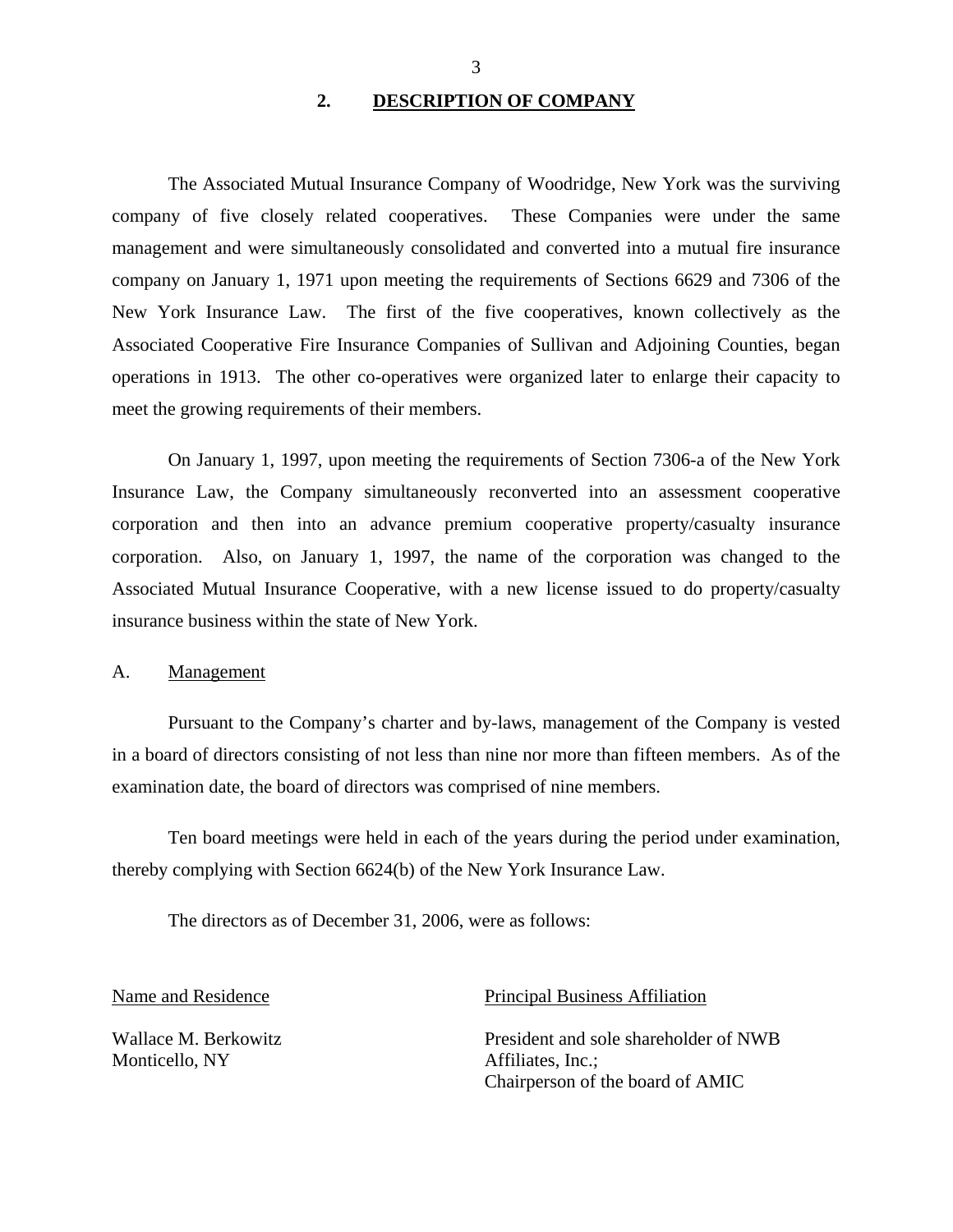| <b>Name and Residence</b>              | <b>Principal Business Affiliation</b>                                       |
|----------------------------------------|-----------------------------------------------------------------------------|
| Gary B. Bowers<br>Narrowsburg, NY      | Vice President-Finance of AMIC                                              |
| Hiram H. Frank<br>Liberty, NY          | Retired                                                                     |
| Irwin R. Gitlin<br>Liberty, NY         | <b>Certified Public Accountant</b><br>Vice Chairperson of the board of AMIC |
| Robert L. Kaplan<br>Woodridge, NY      | <b>Poultry Farmer</b><br>Secretary-Treasurer of AMIC                        |
| William K. Kerrigan<br>Katonah, NY     | Attorney                                                                    |
| David Levitz<br>Grahamsville, NY       | Retired                                                                     |
| Zane A. Morganstein<br>Monticello, NY  | President and CEO of AMIC                                                   |
| Benjamin Posner<br>South Fallsburg, NY | Retired                                                                     |

4

A review of the minutes of the board of directors' meetings held during the examination period indicated that the meetings were generally well attended and each board member has an acceptable record of attendance.

As of December 31, 2006, the principal officers of the Company were as follows:

Zane A. Morganstein Robert L. Kaplan Secretary-Treasurer

### Name Title

Wallace M. Berkowitz Chairperson of the Board Irwin R. Gitlin Vice Chairperson of the Board<br>
Zane A. Morganstein President and CEO Gary B. Bowers Vice President-Finance and Human Resources Officer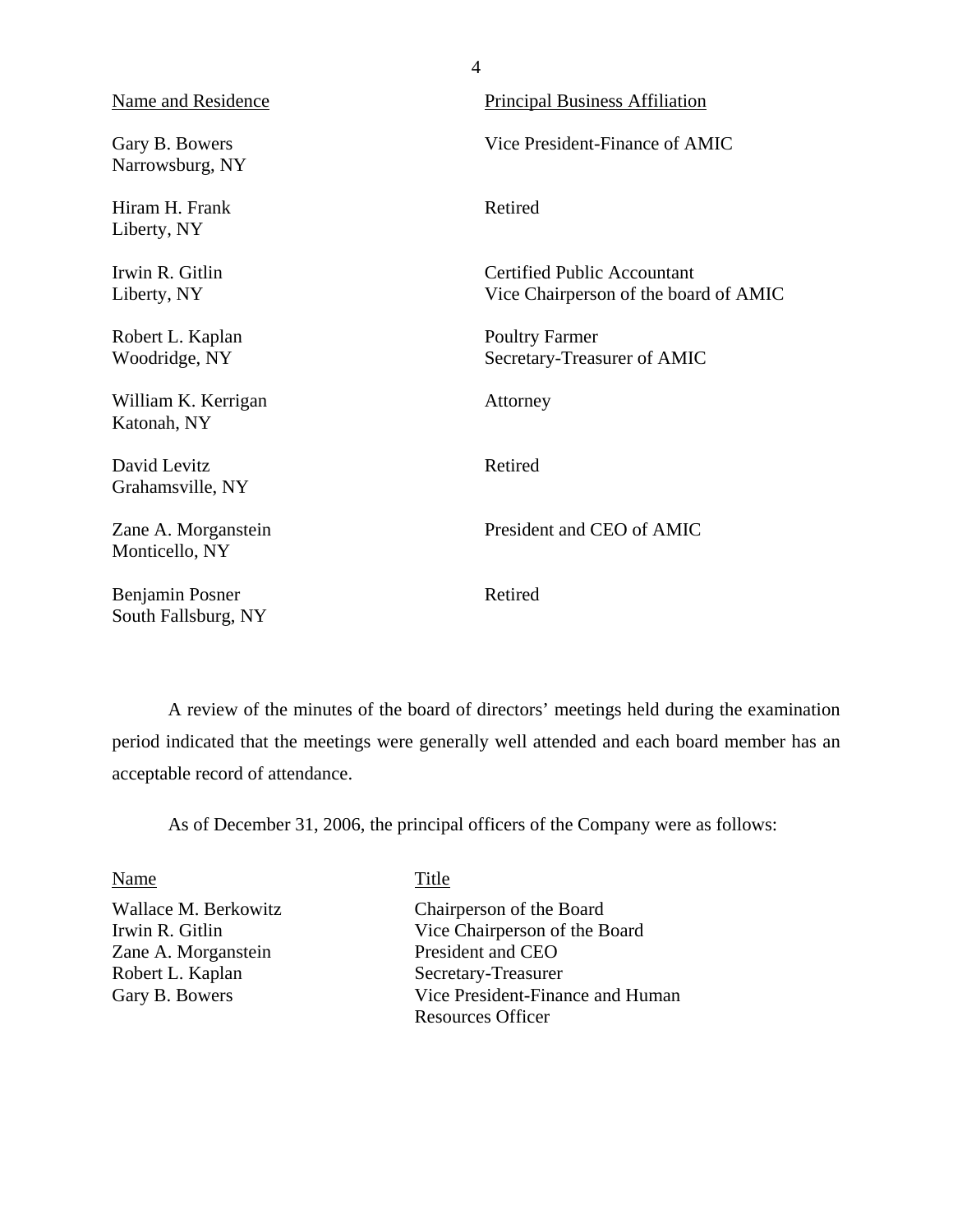<span id="page-6-0"></span>

| Name                    | Title                                                                 |
|-------------------------|-----------------------------------------------------------------------|
| Joan Collins            | Vice President-Underwriting-Personal Lines<br>and Assistant Secretary |
| Diane Kruk - Sandbothe  | Vice President- Claims                                                |
| <b>Kathy Shapiro</b>    | Vice President - Commercial Lines                                     |
| Celeste Escobar         | <b>Assistant Vice President- Commercial Lines</b>                     |
| Kathleen V. Giustiniani | Vice President-Marketing                                              |
| Carl Abramson           | <b>Assistant Vice President- Marketing</b>                            |

## B. Territory and Plan of Operation

As of December 31, 2006, the Company was licensed to write business in New York only.

The following schedule shows the direct premiums written by the Company for the period under examination:

| Calendar Year | Direct Premiums Written (000's) |  |
|---------------|---------------------------------|--|
| 2002          | \$9,347                         |  |
| 2003          | \$10,247                        |  |
| 2004          | \$11,113                        |  |
| 2005          | \$11,284                        |  |
| 2006          | \$10,682                        |  |
|               |                                 |  |

As of the examination date, the Company was authorized to transact the kinds of insurance as defined in the following numbered paragraphs of Section 1113(a) of the New York Insurance Law:

| Paragraph | Line of Business |
|-----------|------------------|
|           |                  |

- 4 Fire
- 5 Miscellaneous property
- 6 Water damage
- 7 Burglary and theft
- 8 Glass
- 9 Boiler and machinery
- 10 Elevator
- 11 Animal
- 12 Collision
- 13 Personal injury liability
- 14 Property damage liability
- 19 Motor vehicle and aircraft physical damage
- 20 Marine and inland marine (inland marine only)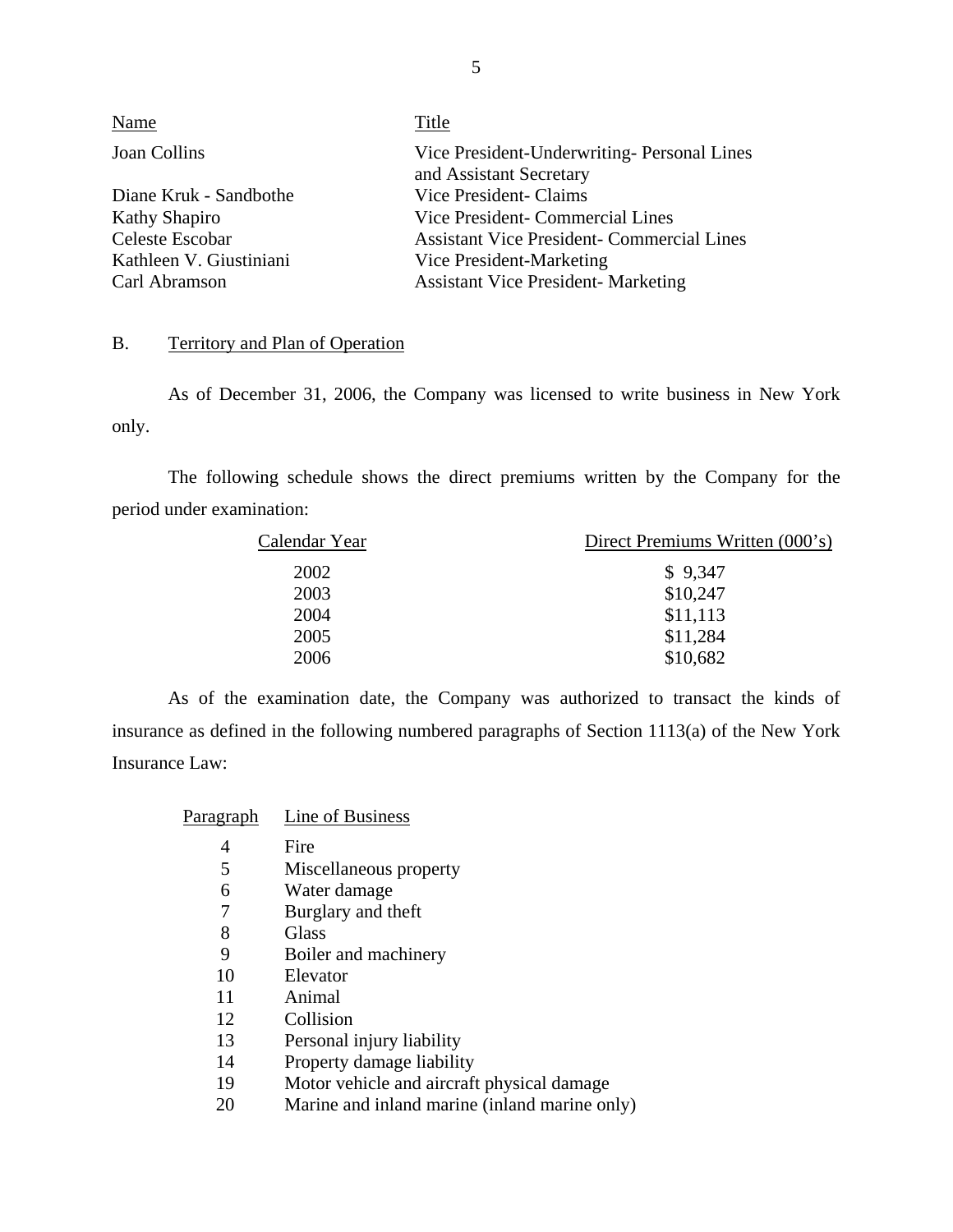<span id="page-7-0"></span>Based upon the lines of business for which the Company is licensed, and pursuant to the requirements of Articles 13, 41 and 66 of the New York Insurance Law, as of December 31, 2006, the Company is required to maintain a minimum surplus to policyholders in the amount of \$800,000.

At December 31, 2006, the Company wrote insurance through independent agents.

The Company's predominate lines of business are commercial multiple peril and homeowners multiple peril, which accounted for 92.7%, and 3.7% respectively of the Company's 2006 direct written business.

C. Reinsurance

Assumed

The Company assumed a minor volume of losses during the examination period, representing its share of the losses of an insurance company that is in rehabilitation.

**Ceded** 

Type of treaty Cession

The Company had the following reinsurance program in effect at December 31, 2006:

| <b>Property Excess of Loss</b><br>(2 Layers - 100% authorized)  | \$900,000 excess of \$100,000 each loss, each<br>risk, limit of $$2,700,000$ all risks, each loss<br>occurrence                                                                               |
|-----------------------------------------------------------------|-----------------------------------------------------------------------------------------------------------------------------------------------------------------------------------------------|
| <b>Casualty Excess of Loss</b><br>(2 Layers - 100% authorized)  | \$900,000 excess of \$100,000<br>each loss occurrence                                                                                                                                         |
| <b>Basket</b><br>(loss common to both property and<br>casualty) | \$100,000 in excess of \$100,000 any one<br>occurrence                                                                                                                                        |
| Fire Damage Legal Liability- Excess of<br>Loss                  | \$500,000 excess of \$1,000,000 each loss<br>occurrence. Recoveries under this section shall<br>apply only when the insured purchases liability<br>coverage (Fire Damage Legal Liability) for |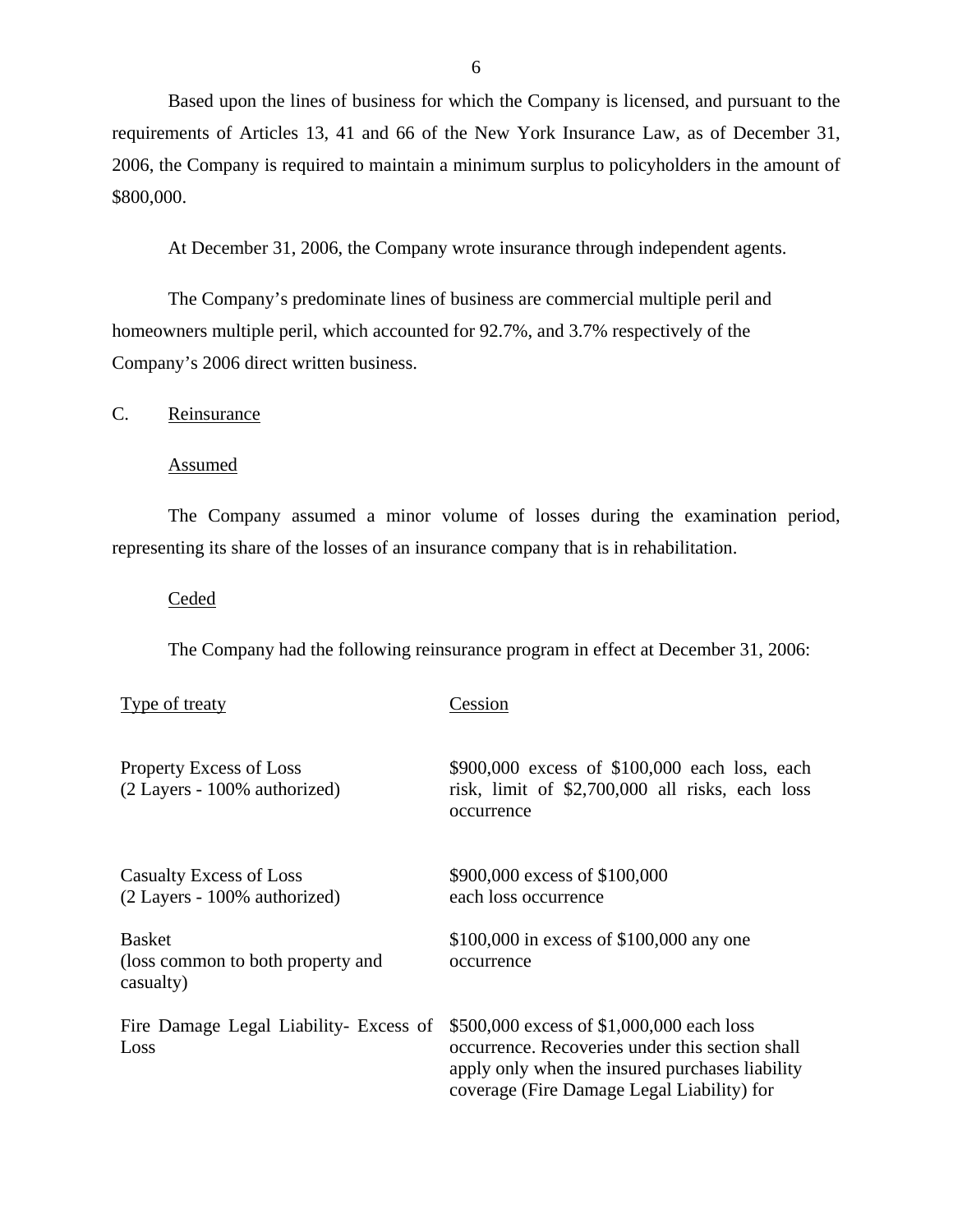| Type of treaty                                                             | Cession                                                                     |
|----------------------------------------------------------------------------|-----------------------------------------------------------------------------|
|                                                                            | property damage caused to premises rented by<br>the Company's policyholders |
| Casualty Clash - Excess of Loss                                            | \$1,000,000 excess of $$1,000,000$ each loss<br>occurrence                  |
| <b>Property Catastrophe Excess of Loss</b><br>(4 Layers - 100% authorized) | 97.5% of \$8,200,000 excess \$300,000<br>each loss occurrence               |

As of the examination date, the Company also had a property facultative facility available on an offer and acceptance basis.

The Company also had the following casualty excess of loss facultative reinsurance effective at December 31, 2006:

Casualty \$1,000,000 excess \$1,000,000 each loss occurrence, each policy

All ceded reinsurance agreements in effect as of the examination date were reviewed and found to contain the required clauses, including an insolvency clause that met the requirements of Section 1308 of the New York Insurance Law.

Examination review of the Schedule F data reported by the Company in its filed annual statement was found to accurately reflect its reinsurance transactions. Additionally, management has represented that all material ceded reinsurance agreements transfer both underwriting and timing risk as set forth in SSAP No. 62. Representations were supported by appropriate risk transfer analyses and an attestation from the Company's Chief Executive and Chief Financial Officers pursuant to the NAIC's Annual Statement Instructions. Additionally, examination review indicated that the Company was not a party to any finite reinsurance agreements. All ceded reinsurance agreements were accounted for utilizing reinsurance accounting as set forth in paragraphs 42 to 46 of SSAP No. 62.

7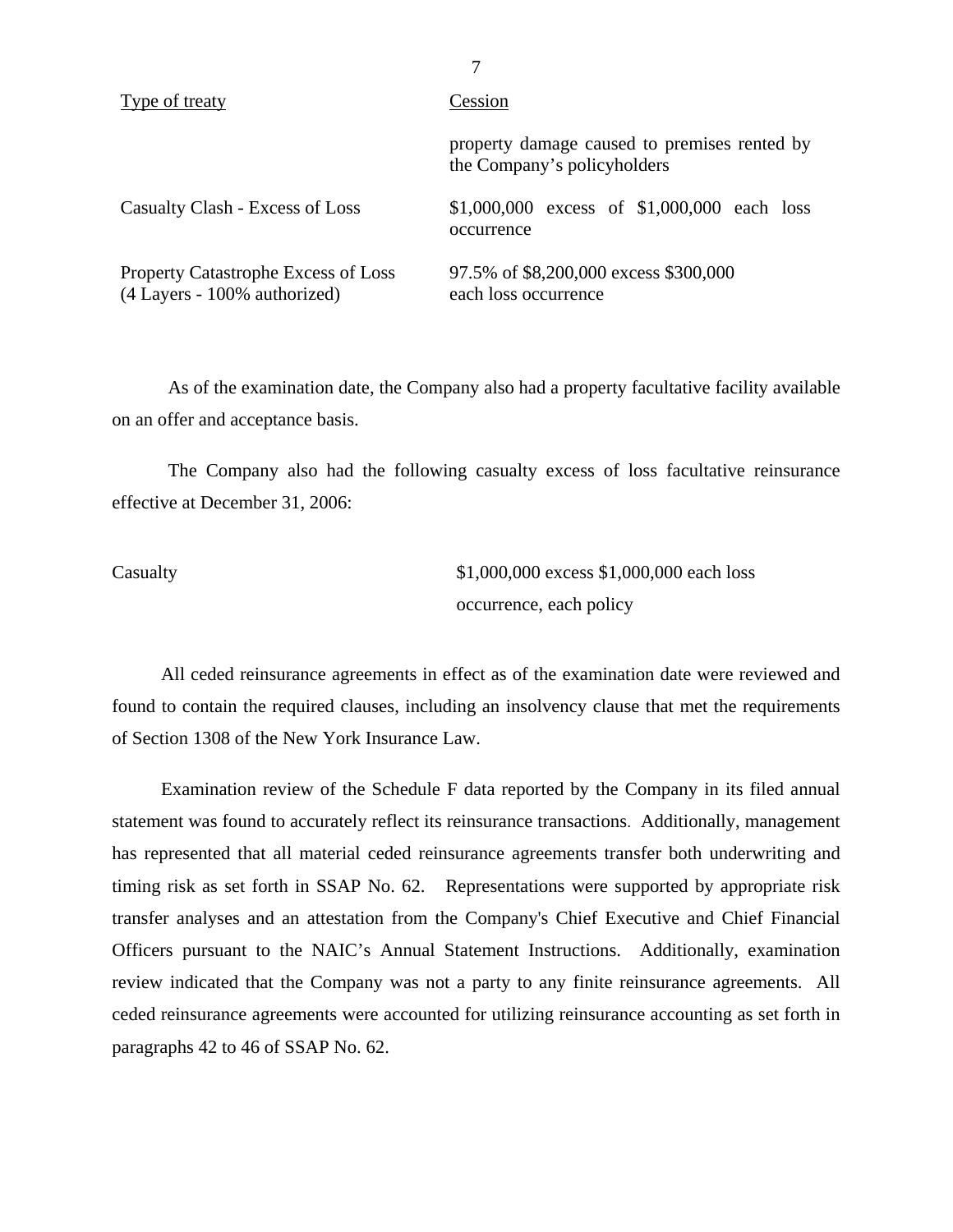### D. Holding Company System

As of December 31, 2006, the Company was not a member of a holding company system.

### E. Significant Operating Ratios

The following ratios have been computed as of December 31, 2006, based upon the results of this examination:

| Net premiums written to surplus as regards policyholders    | 1.19:1 |
|-------------------------------------------------------------|--------|
| Liabilities to liquid assets (cash and invested assets less |        |
| investments in affiliates)                                  | 71%    |
| Premiums in course of collection to surplus as regards      |        |
| policyholders                                               | $4\%$  |

All of the above ratios fall within the benchmark ranges set forth in the Insurance Regulatory Information System of the National Association of Insurance Commissioners.

The underwriting ratios presented below are on an earned/incurred basis and encompass the five-year period covered by this examination:

|                                              | Amounts      | Ratios      |
|----------------------------------------------|--------------|-------------|
| Losses and loss adjustment expenses incurred | \$27,485,017 | 63.94%      |
| Other underwriting expenses incurred         | 15,283,716   | 35.56%      |
| Net underwriting gain                        | 215,316      | 0.50%       |
| Premiums earned                              | \$42.984.049 | $(00.00\%)$ |

### F. Accounts and Records

### i. Backing up of Premium Detail Data

Prior to the commencement of the examination, the Department requested certain electronic data files for written/unearned premiums and premiums in the course of collection.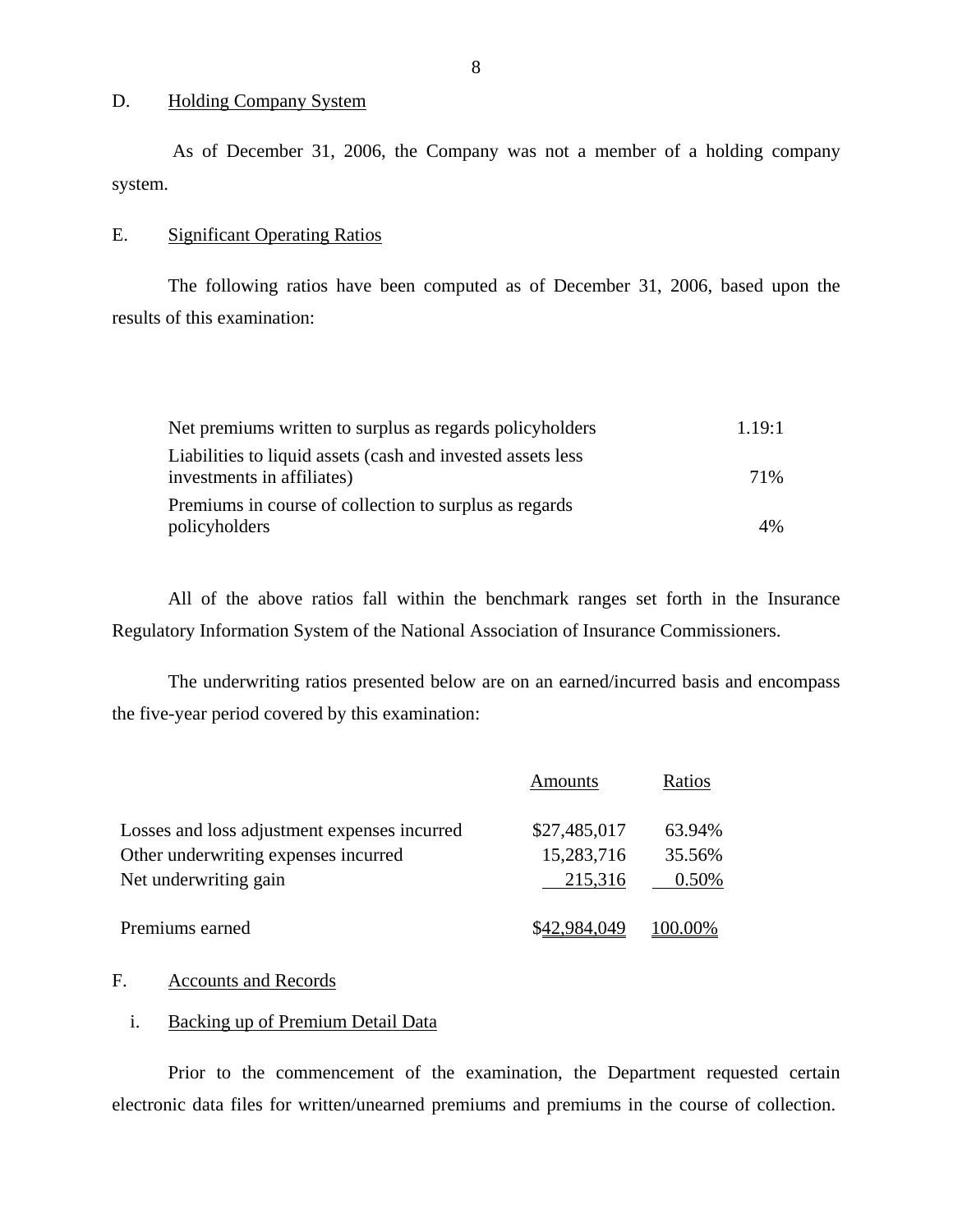Separate files should have been provided for the written/unearned premiums and premiums in the course of collection. The Company was unable to provide the aforementioned electronic premium files as of the examination date. Also, the Company was unable to provide the detail, on a policy-by-policy basis, for the liability reported for Advance Premium. It is noted that the Company maintained summary level detail for Unearned Premiums and Advance Premiums as of December 31, 2006. In correspondence from the Company dated November 9, 2007, Management indicated that the respective data files could not be reproduced or provided due to an idiosyncrasy in their policy administration system software. Files were saved and backed up to a remote server at year end, but were inadvertently overwritten. Management further stated that upon discovery of this problem the Company modified its back up practices. Full backups are done nightly to a remote data center where daily backups are retained for seven days, weekly backups are retained for 31 days, and monthly backups are retained for 365 days. In addition, the Company indicated that as of September 2007, all data files are archived at each month end, giving them access to all data for special reporting or data mining. The archives are kept on local storage indefinitely and are also included in the remote backups previously noted, giving the Company unlimited retention.

Nonetheless it is recommended that henceforth, the Company generate a back up of the premium detail data information supporting its annual and quarterly statement filings with this Department and be able to produce same upon examination.

### ii. Recording Securities transactions at the Trade Date vs. Settlement date

Trade confirmations were reviewed for a sample of bonds and stocks listed on Schedule D, Part 1 and Schedule D, Part 2, Section 2 respectively of the 2006 filed Annual Statement. A number of the securities reviewed were recorded on the settlement date instead of the trade date.

It is recommended that the Company record bond and stock acquisitions and disposals on the trade date, not the settlement date, except for the acquisition of private placement securities, which should be recorded on the funding date, in accordance with SSAP No. 26, paragraph 4 (for bonds); SSAP No. 30, paragraph 5 (for common stocks); SSAP No. 32, paragraph 10 (for preferred stocks) and SSAP No. 43, paragraph 6 (for loan-backed and structured securities).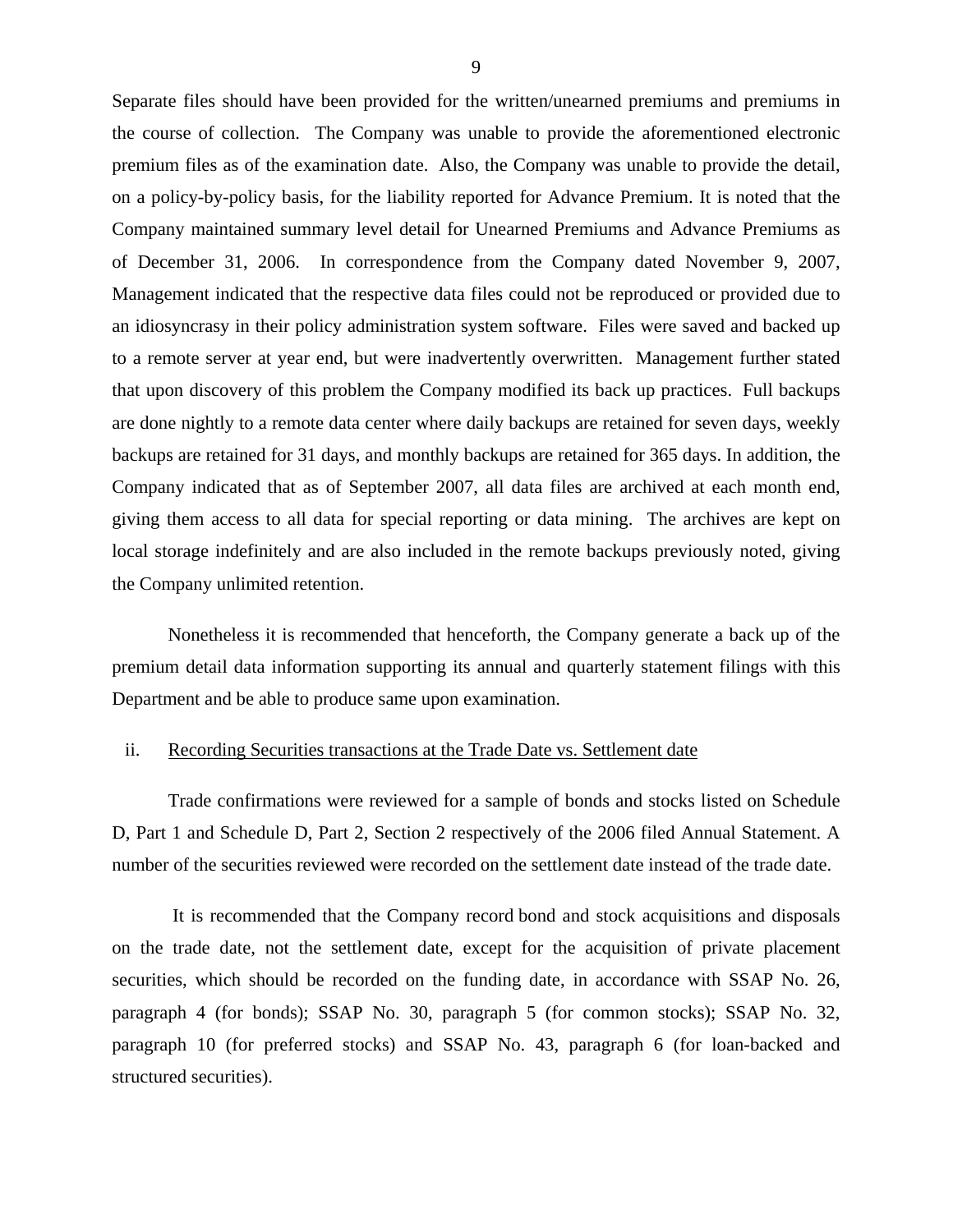This observation was brought to the attention of the Company and in correspondence dated November 27, 2007, management agreed that, in the future, the Company will record security transactions on the trade date, as required by the aforementioned SSAP's.

### iii. Custodian Agreement

The Company's custodian agreement with HSBC Bank, USA, dated April 30, 2004, was found to be missing several of the necessary safeguards and controls as detailed in the NAIC Financial Condition Examiners Handbook. This observation was brought to the attention of the Company on November 13, 2007. On November 21, 2007, the Company produced an addendum dated November 19, 2007 that brought the custodian agreement into compliance with the NAIC Financial Condition Examiners Handbook.

It is recommended that the Company remain mindful of the provisions of the NAIC Financial Condition Examiners Handbook for any future custodial agreements being entered into. The Company should also endeavor to correctly complete the Annual Statement General Interrogatories relative to the compliance of its custodial agreement(s) with the requirements of the NAIC Financial Condition Examiners Handbook, henceforth.

### iv. Real Estate Appraisal

It was noted that the Company did not maintain an appraisal that is no more than five years old as of the reporting date for the rental property owned by the Company and held for the production of income. SSAP No. 40 paragraph 12 states, in part,

"For all properties held for the production of income, the reporting entity must maintain an appraisal that is no more than five years old as of the reporting date…"

The Company was informed of the observation and Management obtained the necessary appraisal for the aforementioned property.

Nevertheless, it is recommended that the Company comply with the requirements of SSAP No. 40, paragraph 12 and maintain an appraisal that is no more than five years old as of the reporting date for all properties held for the production of income.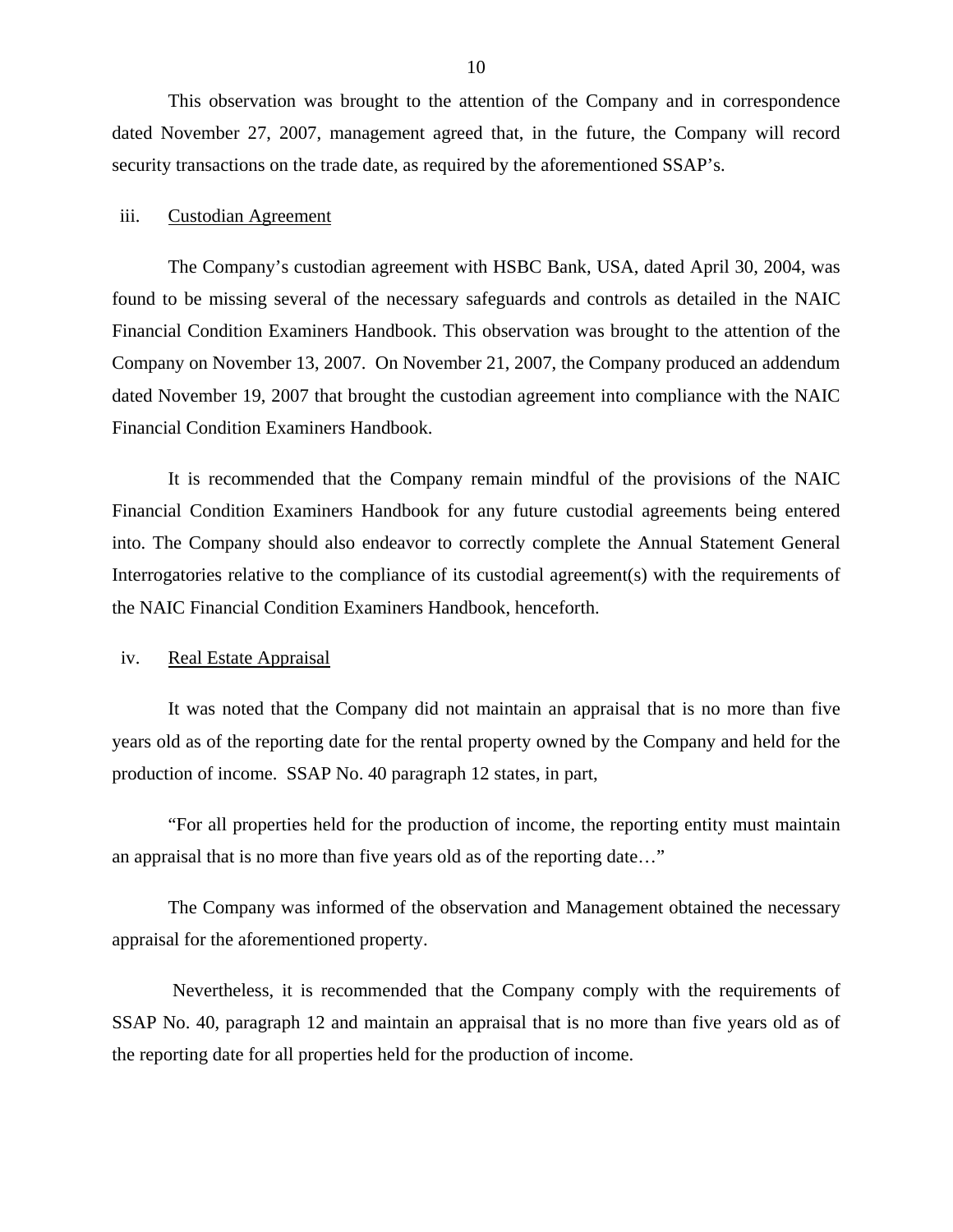# **3. FINANCIAL STATEMENTS**

# A. Balance Sheet

The following shows the assets, liabilities and surplus as regards policyholders as of December 31, 2006 as determined by this examination and as reported by the Company:

| <b>Assets</b>                               |              | <b>Assets Not</b> | Net Admitted  |
|---------------------------------------------|--------------|-------------------|---------------|
|                                             | Assets       | <b>Admitted</b>   | <u>Assets</u> |
| <b>Bonds</b>                                | \$14,649,955 | \$<br>$\theta$    | \$14,649,955  |
| Common stocks                               | 733,323      |                   | 733,323       |
| Mortgage loans on real estate - First liens | 28,082       |                   | 28,082        |
| Real Estate: Properties occupied by the     |              |                   |               |
| company                                     | 236,854      |                   | 236,854       |
| Real Estate: Properties held for the        |              |                   |               |
| production of income                        | 70,890       |                   | 70,890        |
| Cash, cash equivalents and short-term       |              |                   |               |
| investments                                 | 5,677,187    |                   | 5,677,187     |
| Investment income due and accrued           | 128,590      |                   | 128,590       |
| Uncollected premiums and agents'            |              |                   |               |
| balances in the course of collection        | 360,559      | 15,649            | 344,910       |
| Deferred premiums, agents' balances and     |              |                   |               |
| installments booked but deferred and        |              |                   |               |
| not yet due                                 | 3,026,845    |                   | 3,026,845     |
| Amounts recoverable from reinsurers         | 129,353      |                   | 129,353       |
| Net deferred tax asset                      | 773,974      | 262,581           | 511,393       |
| Electronic data processing equipment and    |              |                   |               |
| software                                    | 34,355       |                   | 34,355        |
| Furniture and equipment                     | 40,529       | 40,529            | $\Omega$      |
| Equities and deposits in pools and          |              |                   |               |
| associations                                | 248,733      | 0                 | 248,733       |
| Miscellaneous receivable                    | 2,361        | 2,361             | $\theta$      |
| <b>Total Assets</b>                         | \$26,141,590 | \$321,120         | \$25,820,470  |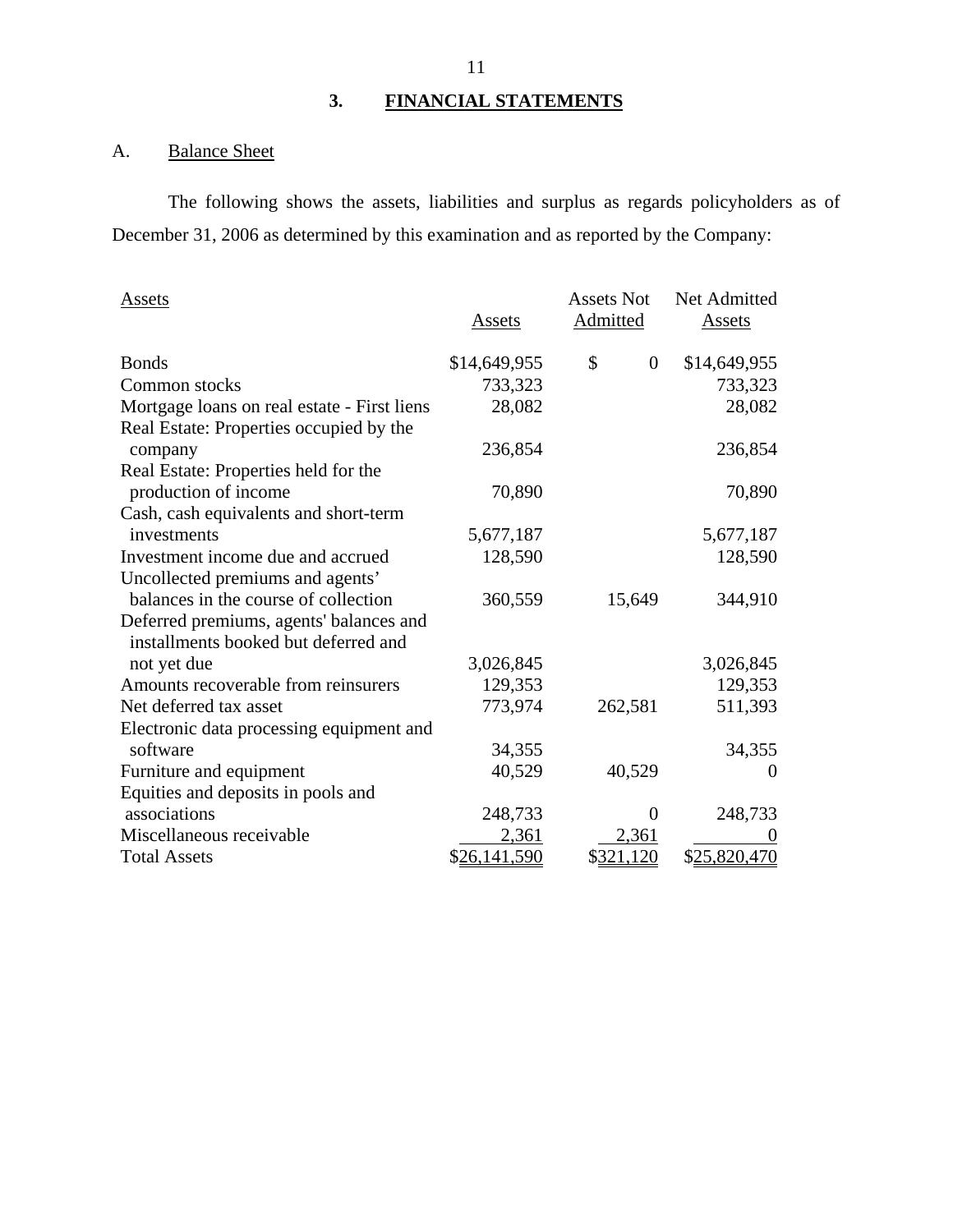## Liabilities, surplus and other funds

# **Liabilities**

| Losses and Loss adjustment expenses                            |               | \$11,302,678 |
|----------------------------------------------------------------|---------------|--------------|
| Commissions payable, contingent commissions and other          |               |              |
| similar charges                                                |               | 404,273      |
| Other expenses (excluding taxes, licenses and fees)            |               | 447,584      |
| Taxes, licenses and fees (excluding federal and foreign income |               |              |
| taxes)                                                         |               | 19,123       |
| Current federal and foreign income taxes                       |               | 10,091       |
| Borrowed money and interest thereon                            |               | 8,395        |
| Unearned premiums                                              |               | 5,740,482    |
| Advance premium                                                |               | 86,637       |
| Ceded reinsurance premiums payable (net of ceding commissions) |               | 75,746       |
| Amounts withheld or retained by company for account of others  |               | 38,097       |
| Payable for fixed assets                                       |               | 5,100        |
| <b>Total liabilities</b>                                       |               | \$18,138,206 |
| Surplus and other funds                                        |               |              |
| Minimum and special contingent surplus                         | 800,000<br>\$ |              |
| Unassigned funds (surplus)                                     | 6,882,264     |              |
| Surplus as regards policyholders                               |               | 7,682,264    |
| Total liabilities, surplus and other funds                     |               | \$25,820,470 |

Note: The Internal Revenue Service did not audit the Company's federal income tax returns for the years under examination. The examiner is unaware of any potential exposure of the Company to any tax assessment and no liability has been established herein relative to such contingency.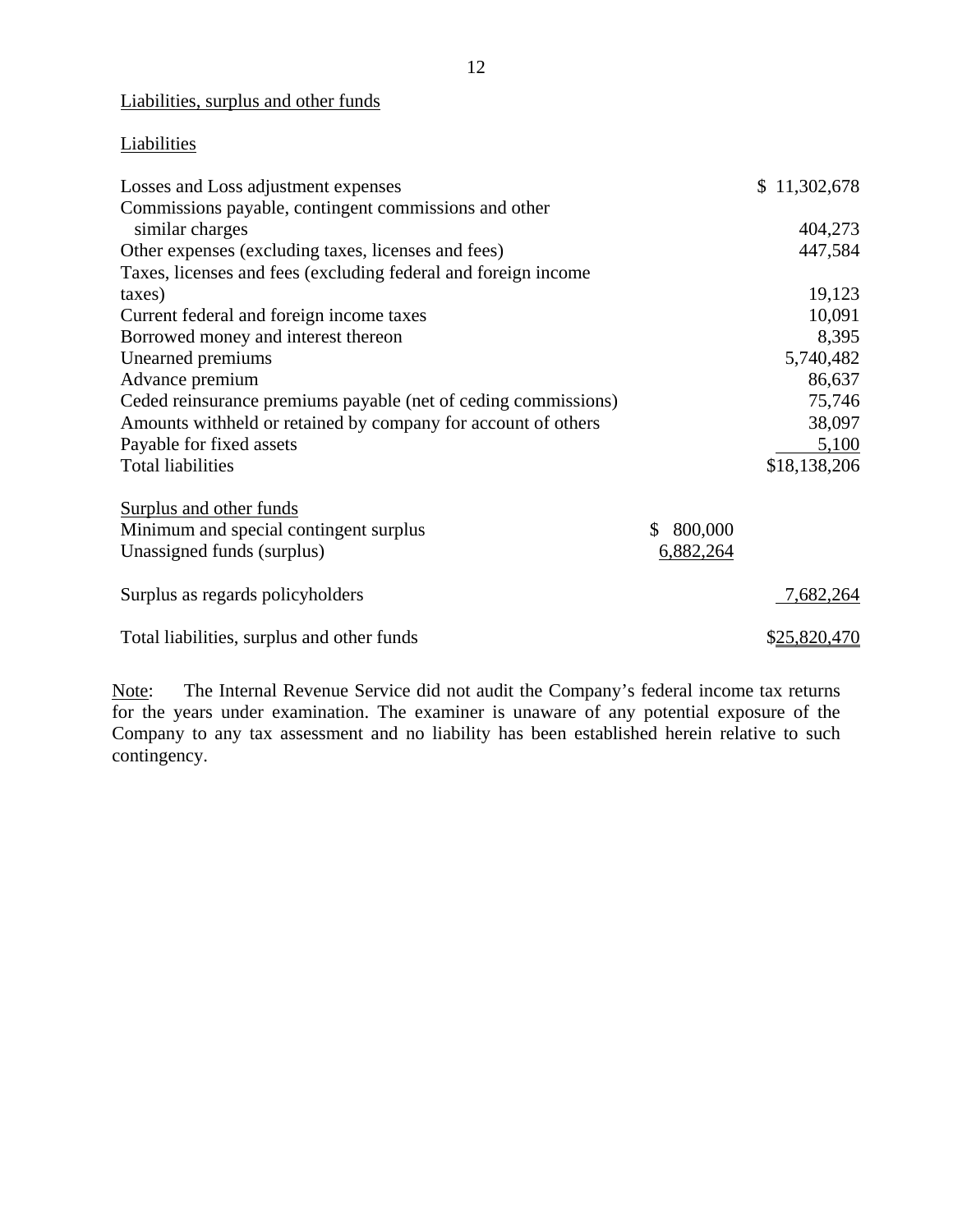B. Underwriting and Investment Exhibit

Surplus as regards policyholders increased \$3,892,187 during the five-year examination period January 1, 2002 through December 31, 2006, detailed as follows:

| <b>Underwriting Income</b>                                                                                                                                                 |                                                |                  |
|----------------------------------------------------------------------------------------------------------------------------------------------------------------------------|------------------------------------------------|------------------|
| Premiums earned                                                                                                                                                            |                                                | \$42,984,049     |
| Deductions:<br>Losses and Loss adjustment expenses incurred<br>Other underwriting expenses incurred                                                                        | \$27,485,017<br>15,283,716                     |                  |
| Total underwriting deductions                                                                                                                                              |                                                | 42,768,733       |
| Net underwriting gain or (loss)                                                                                                                                            |                                                | 215,316<br>\$    |
| <b>Investment</b> Income                                                                                                                                                   |                                                |                  |
| Net investment income earned<br>Net realized capital gain                                                                                                                  | \$3,356,165<br>10,300                          |                  |
| Net investment gain or (loss)                                                                                                                                              |                                                | 3,366,465        |
| Other Income                                                                                                                                                               |                                                |                  |
| Net gain or (loss) from agents' or premium balances<br>charged off<br>Finance and service charges not included in premiums<br>Aggregate write-ins for miscellaneous income | $\mathcal{S}$<br>119,332<br>636,050<br>200,786 |                  |
| Total other income                                                                                                                                                         |                                                | 956,168          |
| Net income before federal and foreign income taxes                                                                                                                         |                                                | \$4,537,949      |
| Federal and foreign income taxes incurred                                                                                                                                  |                                                | <u>1,255,685</u> |
| Net Income                                                                                                                                                                 |                                                | \$3,282,264      |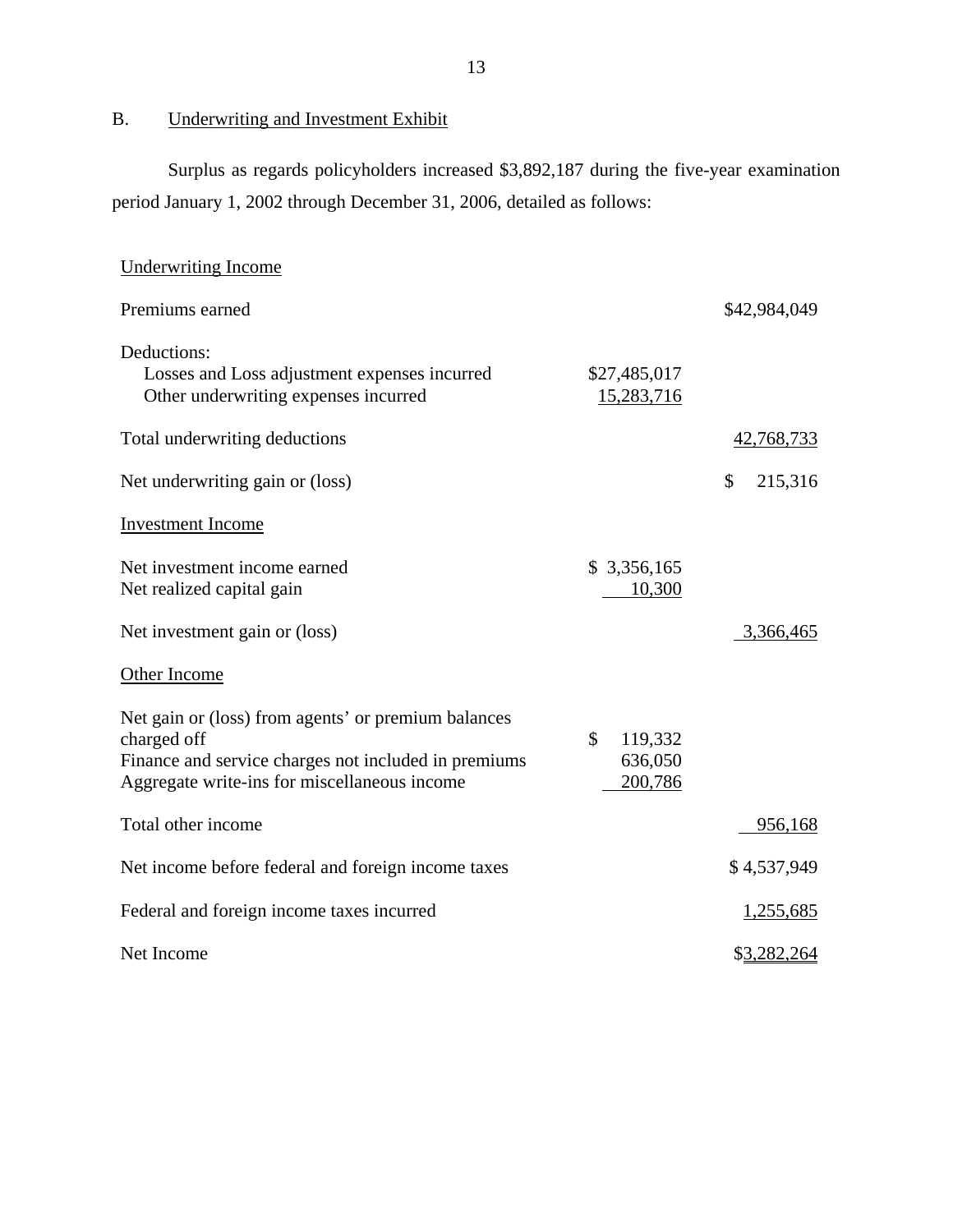|                                                | Gains in<br>Surplus | Losses in<br>Surplus |           |
|------------------------------------------------|---------------------|----------------------|-----------|
| Net income                                     | \$3,282,264         | \$<br>$\theta$       |           |
| Net unrealized capital gains or losses         | 76,902              |                      |           |
| Change in net deferred income tax              | 180,704             |                      |           |
| Change in non-admitted assets                  |                     | 46,309               |           |
| Cumulative effect of changes in accounting     |                     |                      |           |
| principles                                     | 398,626             |                      |           |
| Net increase (decrease) in surplus             | \$3,938,496         | \$46,309             | 3,892,187 |
| Surplus as regards policyholders per report on |                     |                      |           |
| examination as of December 31, 2006            |                     |                      |           |

# **4. LOSSES AND LOSS ADJUSTMENT EXPENSES**

The examination liability for the captioned items of \$11,302,678 is the same as reported by the Company as of December 31, 2006. The examination analysis was conducted in accordance with generally accepted actuarial principles and practices and was based on statistical information contained in the Company's internal records and in its filed annual statements.

### **5. MARKET CONDUCT ACTIVITIES**

In the course of this examination, a review was made of the manner in which the Company conducts its business and fulfills its contractual obligations to policyholders and claimants. The review was general in nature and is not to be construed to encompass the more precise scope of a market conduct investigation, which is the responsibility of the Market Conduct Unit of the Property Bureau of this Department.

The general review was directed at practices of the Company in the following areas:

A. Sales and advertising

<span id="page-15-0"></span>Surplus as regards policyholders per report on

- B. Underwriting
- C. Rating
- D. Claims and complaint handling

examination as of December 31, 2001 \$3,790,077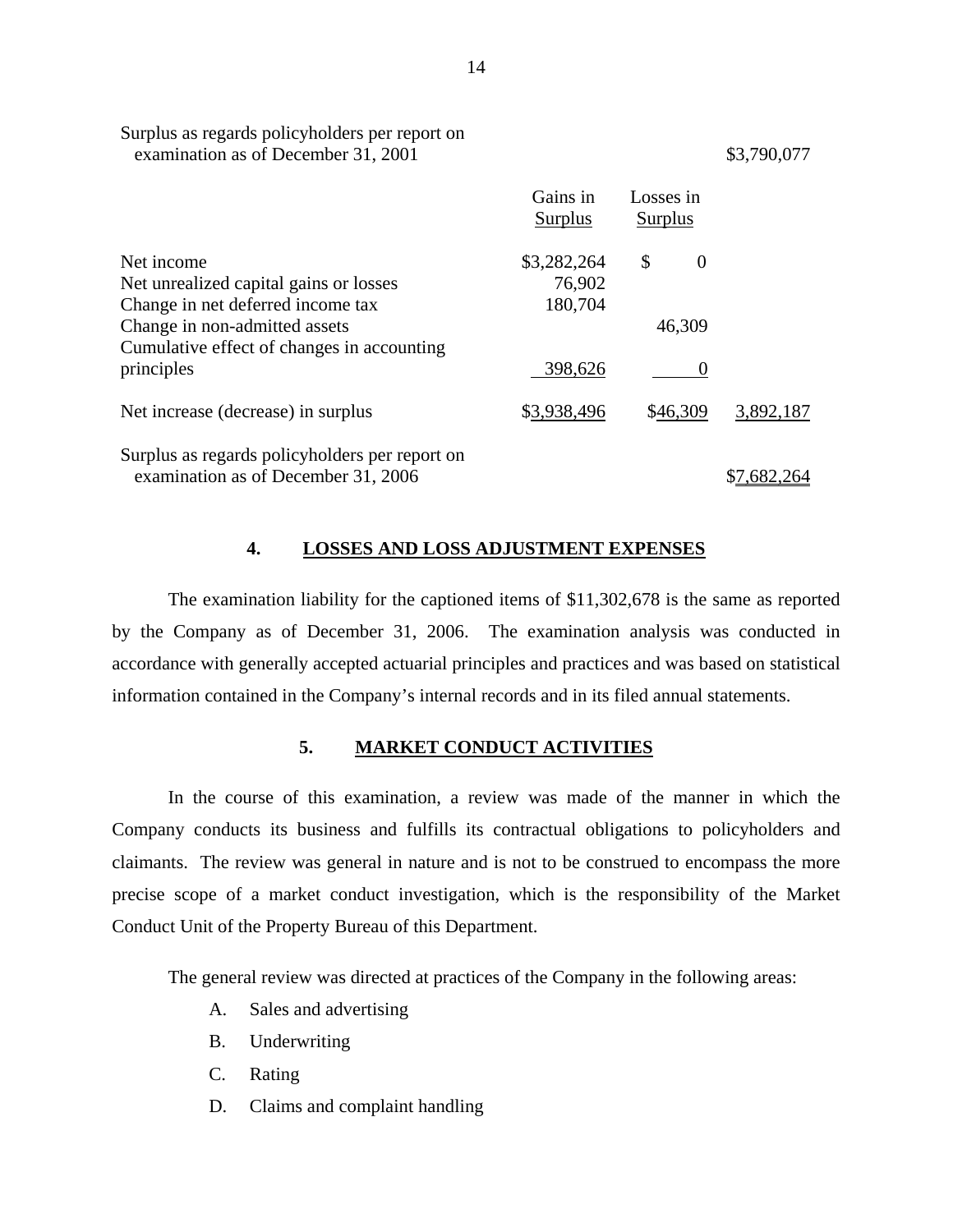Except as noted below, no unfair practices were encountered.

### Department Regulation 90 - Producer Termination Letters

The following recommendation was included in the previous report on examination as of December 31, 2001:

It is recommended that the Company comply with Department Regulation 90 Parts 218.4(a) and 218.5(b) when terminating agent's contracts.

During the current examination, a review of the Company's agent termination notices found that the notices included in the letters reviewed did not include the current required wording, in as much as the Department's website address was missing. Therefore, the Company did not fully comply with the requirements of Regulation 90 Part 218.5(a). It should be noted that during the period under examination Regulation 90 was amended so that the requirements of the previous Part 218.5(b) became the requirements of Part 218.5(a).

When presented with the observation, Company Management was able to produce an updated template demonstrating that the necessary updates were made on December 28, 2006.

It is recommended that the Company ensure that wording included in its producer termination letters fully complies with Part 218.5(a) of Regulation 90 at all times.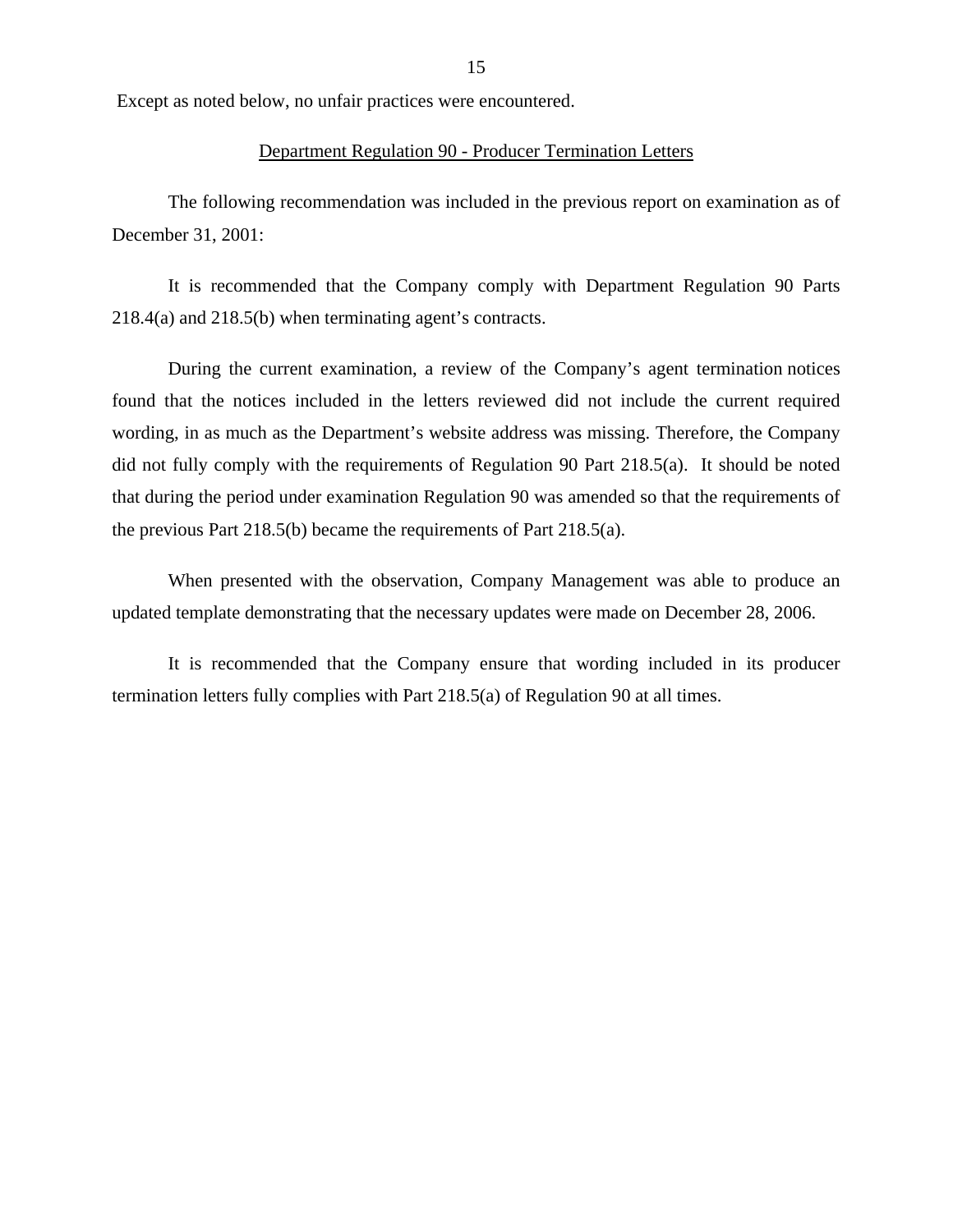### **6. COMPLIANCE WITH PRIOR REPORT ON EXAMINATION**

The prior report on examination contained 19 recommendations as follows (page numbers refer to the prior report):

### ITEM PAGE NO.

- A. Management
- i. It is recommended that the Company maintain formal minutes of committee meetings, as required by Section  $6611(a)(3)$  of the New York Insurance Law. 5

The Company has complied with this recommendation.

ii. It is recommended that the Company adhere to all the provisions of Section 712(a) of the New York Business Corporation Law. 5

The Company has complied with this recommendation.

iii. It is recommended that the Company adhere to all the provisions of its charter and by-laws, henceforth. 5

The Company has complied with this recommendation.

B. Abandoned Property

It is recommended that the Company escheat to the State Comptroller's Office of Unclaimed Funds all amounts required by Section 1316 of the New York Abandoned Property Law. 10

The Company has complied with this recommendation.

- C. Accounts and Records
- i. Fidelity Insurance

It is recommended that the Company maintain fidelity coverage at least equal to the minimum amount recommended by the NAIC, for a company of its size, in order to adequately protect the assets of the Company. A similar recommendation was included in the prior report on examination. 10-11

The Company has complied with this recommendation.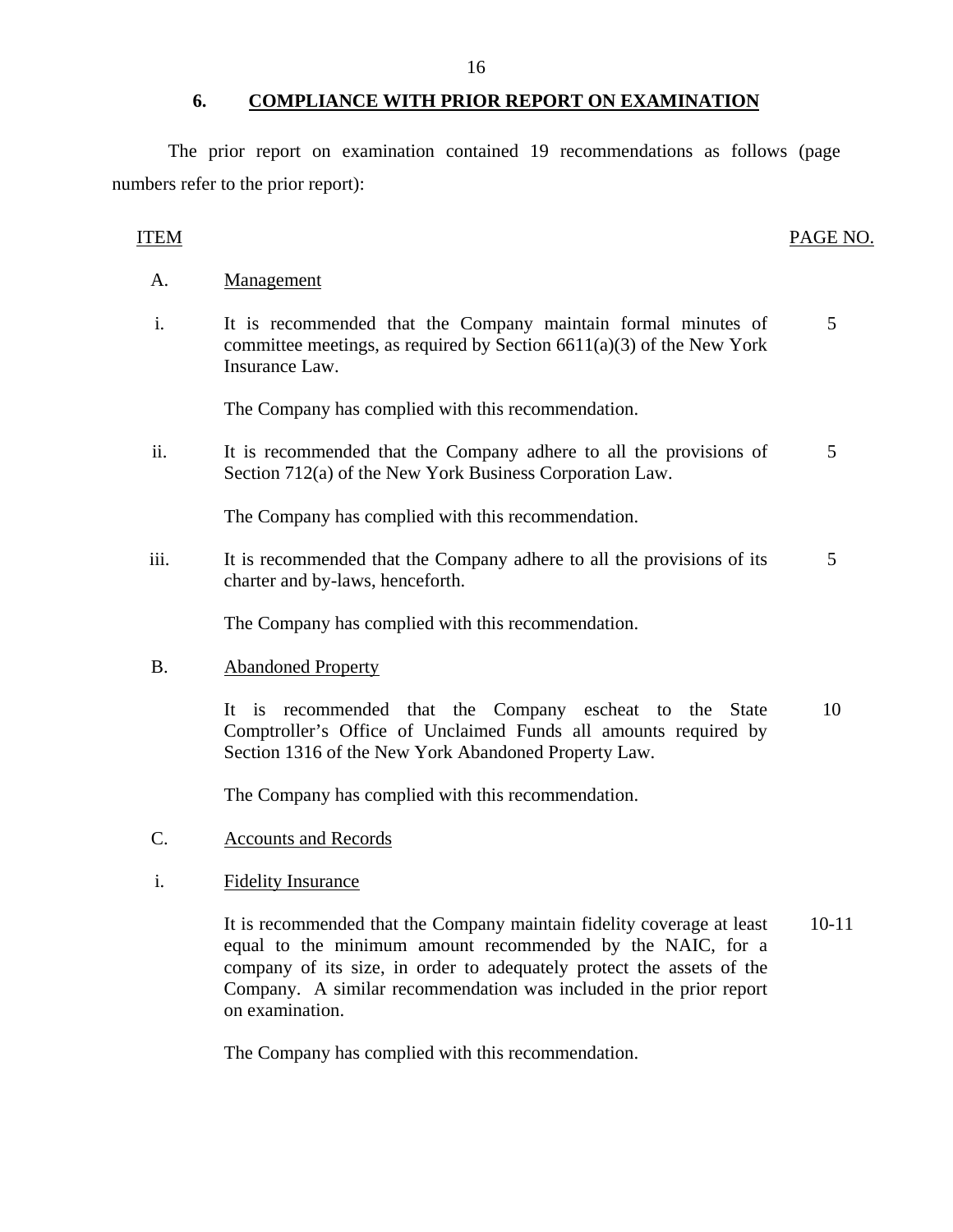### ii. Rental Charge for the Occupancy of its Own Buildings

11 It is recommended that the Company ensure that the rental charge for the occupancy of its own buildings includes real estate expenses, real estate taxes and real estate depreciation, plus a reasonable investment return thereon. A similar recommendation was included in the prior report on examination.

17

The Company has complied with this recommendation.

### iii CPA Contracts

It is recommended that the Company ensure that its contracts with its 11-12 CPA firm covering all future audit years meet the requirements of Department Regulation 118 and Section 307(b) of the New York Insurance Law. A similar recommendation was included in the prior report on examination.

The Company has complied with this recommendation

### iv. Allocation of Expenses

Management is directed to establish and maintain written 12 documentation supporting the allocation of each expense category to the major expense groups and allocate expenses of the Company to each expense category as required by this Department's Regulation No. 30.

The Company has complied with this recommendation.

### v. Amortization of Bond Investments

It is recommended that the Company amortize its bond investments 13 using the scientific (constant yield) interest method as required by Statement of Statutory Accounting Principles No. 26.

The Company has complied with this recommendation.

### vi. Approval of Investments

It is recommended that the Company comply with the requirements of Section 1411(a) of the New York Insurance Law and ensure that the minutes of board meetings accurately reflect the approval of all the Company's investment transactions. 13

The Company has complied with this recommendation.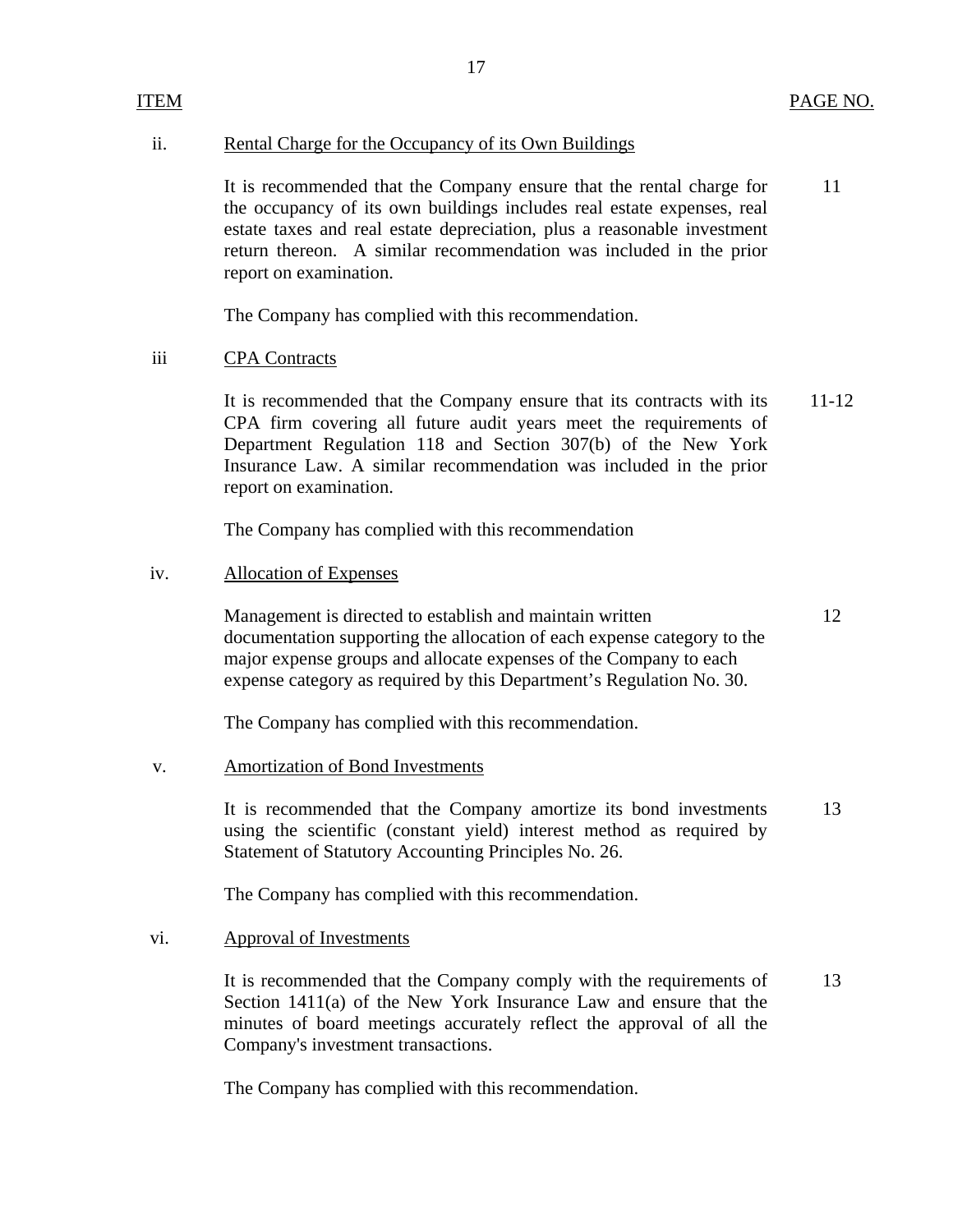### D. Cash

It is recommended that the Company classify cash, cash equivalents and 18 short-term investments in accordance with Statement of Statutory Accounting Principles No. 2, Issue paper No. 28 and the annual statement instructions.

The Company has complied with this recommendation.

### E. Losses and loss adjustment expenses

It is recommended that the Company provide an adequate reserve for 19 unpaid losses and loss adjustment expenses in all future financial statements filed with this Department in order to comply with the requirements of Section 1303 of the New York Insurance Law.

The Company has complied with this recommendation.

### F. Market Conduct Activities

i. It is recommended that the Company maintain copies of all 20 advertisements and that it be able to cross-reference the ad copy to the applicable invoice, so as to provide a means upon examination to determine if its advertisements were in compliance with Section 1313 of the New York Insurance Law and if they were unfair or misleading.

The Company has complied with this recommendation.

ii. It is recommended that the Company comply with Department 21 Regulation 90 Parts 218.4(a) and 218.5(b) when terminating agent's contracts.

> The Company has not fully complied with this recommendation. A similar recommendation is made in this report regarding Regulation 90 Part 218.5. See section 5 of this report.

iii. It is recommended that the Company comply with the requirements of 21 Section 2112(a) of the New York Insurance Law by ensuring that all agents it is doing business with are currently appointed with the Department to represent it.

The Company has complied with this recommendation.

iv. It is recommended that the Company comply with the provisions of 22 Department Regulation 64 Sections 216.6(g) and 216.9(a).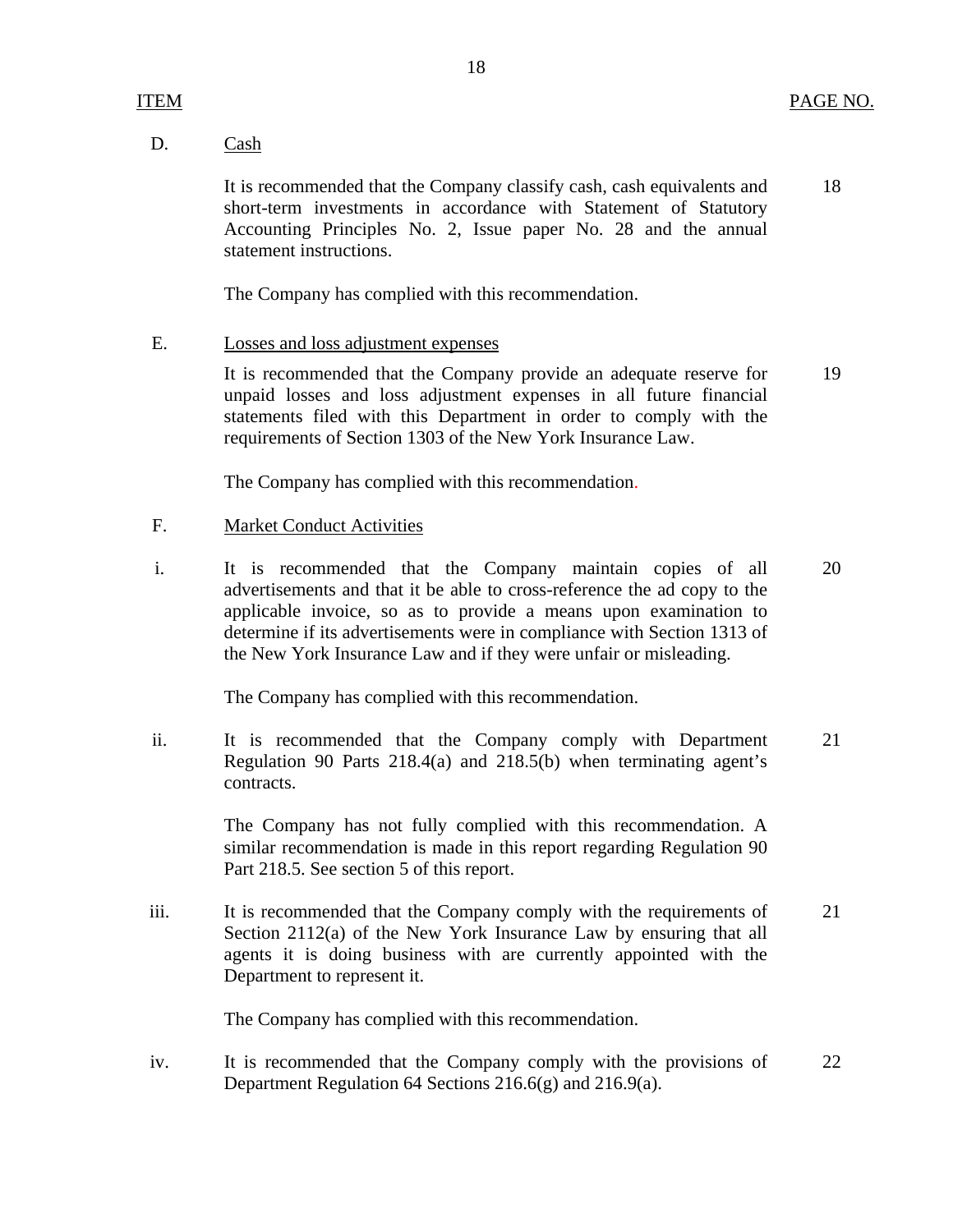| <b>ITEM</b> |                                                                                                                                                                                                            | PAGE NO. |
|-------------|------------------------------------------------------------------------------------------------------------------------------------------------------------------------------------------------------------|----------|
|             | The Company has complied with this recommendation.                                                                                                                                                         |          |
| V.          | It is recommended that the Company comply with the provisions of<br>Sections $3426(e)(2)$ and $3426(e)(7)$ of the New York Insurance Law.                                                                  | 23       |
|             | The Company has complied with this recommendation.                                                                                                                                                         |          |
| vi.         | It is recommended that the Company not issue notices of cancellation<br>using as the reason Section $3426(c)(1)(G)$ , unless the superintendent<br>specifically authorizes the Company to use such reason. | 23       |
|             | The Company has complied with this recommendation.                                                                                                                                                         |          |
| vii.        | It is recommended that the Company comply with the provisions of the<br>New York Standard Mortgagee Clause and Department Circular Letter<br>No. 17 (1976).                                                | 23       |
|             |                                                                                                                                                                                                            |          |

The Company has complied with this recommendation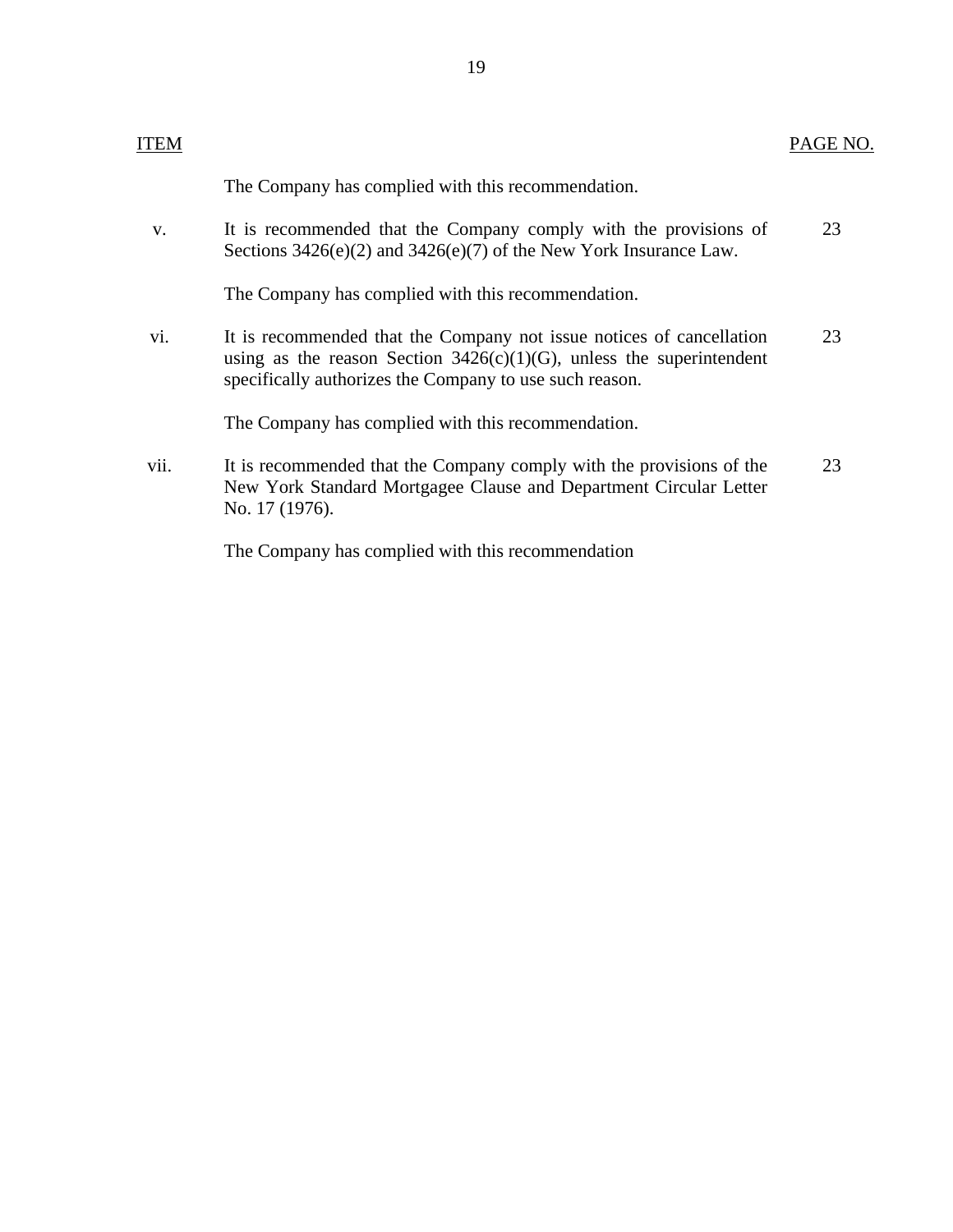### 20

## **7. SUMMARY OF COMMENTS AND RECOMMENDATIONS**

### <span id="page-21-0"></span>ITEM PAGE NO.

### A. Accounts and Records

### i. Backing up of Premium Detail Data

It is recommended that henceforth, the Company generate a back up of 9 the premium detail data information supporting its annual and quarterly statement filings with this Department and be able to produce same upon examination.

### ii. Recording Securities transactions at the Trade Date vs. Settlement date

It is recommended that the Company record bond and stock acquisitions 9 and disposals on the trade date, and not on the settlement date, except for the acquisition of private placement securities, which should be recorded on the funding date, in accordance with SSAP No. 26, paragraph 4 (for bonds); SSAP No. 30, paragraph 5 (for common stocks); SSAP No. 32, paragraph 10 (for preferred stocks) and SSAP No. 43, paragraph 6 (for loan-backed and structured securities).

### iii. Custodian Agreement

It is recommended that the Company remain mindful of the provisions 10 of the NAIC Financial Condition Examiners Handbook for any future custodial agreements being entered into. The Company should also endeavor to correctly complete the Annual Statement General Interrogatories relative to the compliance of its custodial agreement(s) with the requirements of the NAIC Financial Condition Examiners Handbook, henceforth.

### iv. Real Estate Appraisal

It is recommended that the Company comply with the requirements 10 of SSAP No. 40 paragraph 12 and maintain an appraisal that is no more than five years old as of the reporting date, for all properties held for the production of income.

### B. Market Conduct Activities

It is recommended that the Company ensure that the wording included 15 in its producer termination letters fully complies with Part 218.5(a) of Regulation 90 at all times. Note that a similar recommendation was made during the previous examination.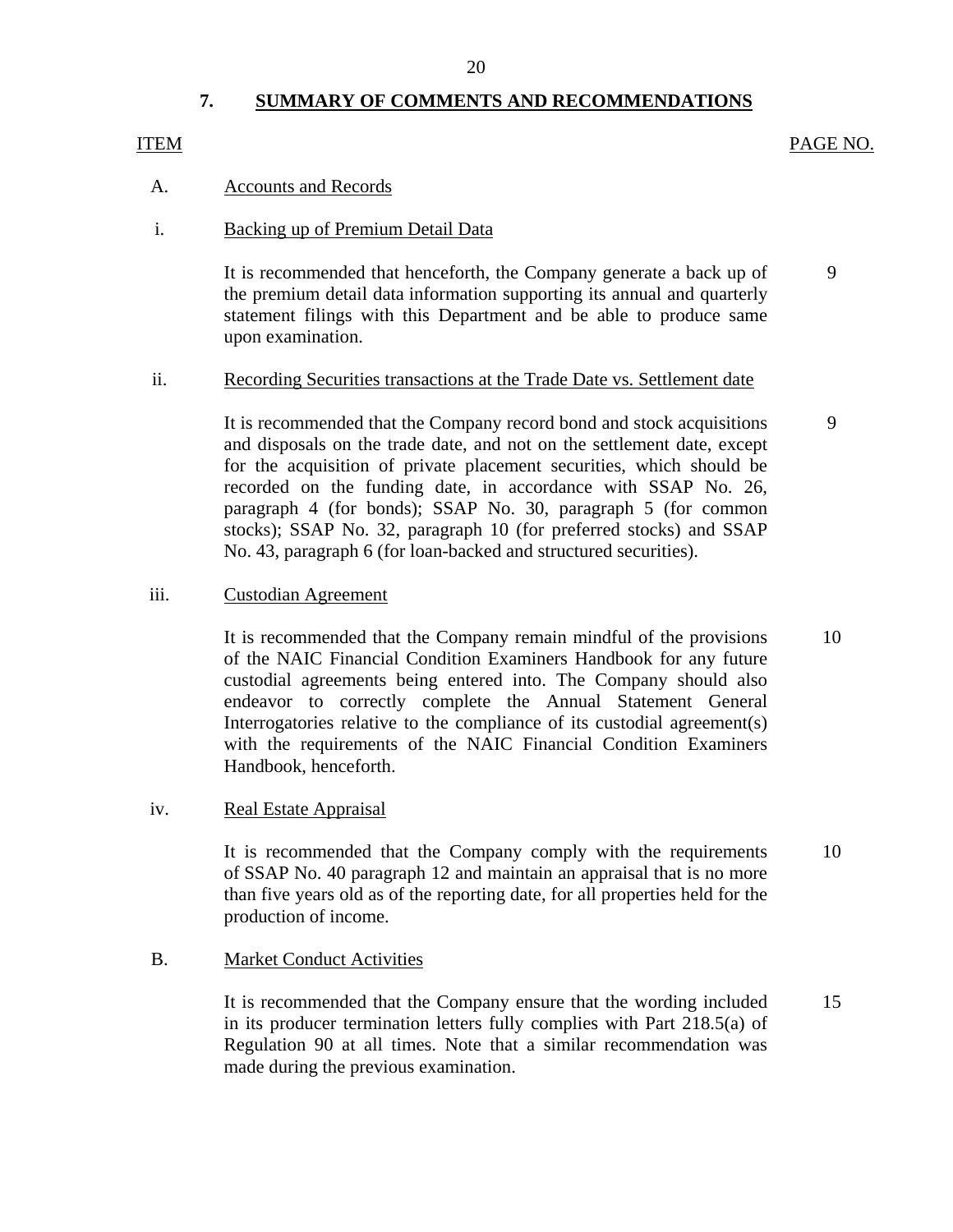Respectfully submitted,

 $\frac{|s|}{|s|}$ 

Wayne Longmore Senior Insurance Examiner

# STATE OF NEW YORK ) )SS:  $\mathcal{L}$ COUNTY OF ALBANY )

Wayne Longmore, being duly sworn, deposes and says that the foregoing report, subscribed by him, is true to the best of his knowledge and belief.

 $/$ s Wayne Longmore

Subscribed and sworn to before me

this  $\qquad \qquad$  day of  $\qquad \qquad$  , 2009.